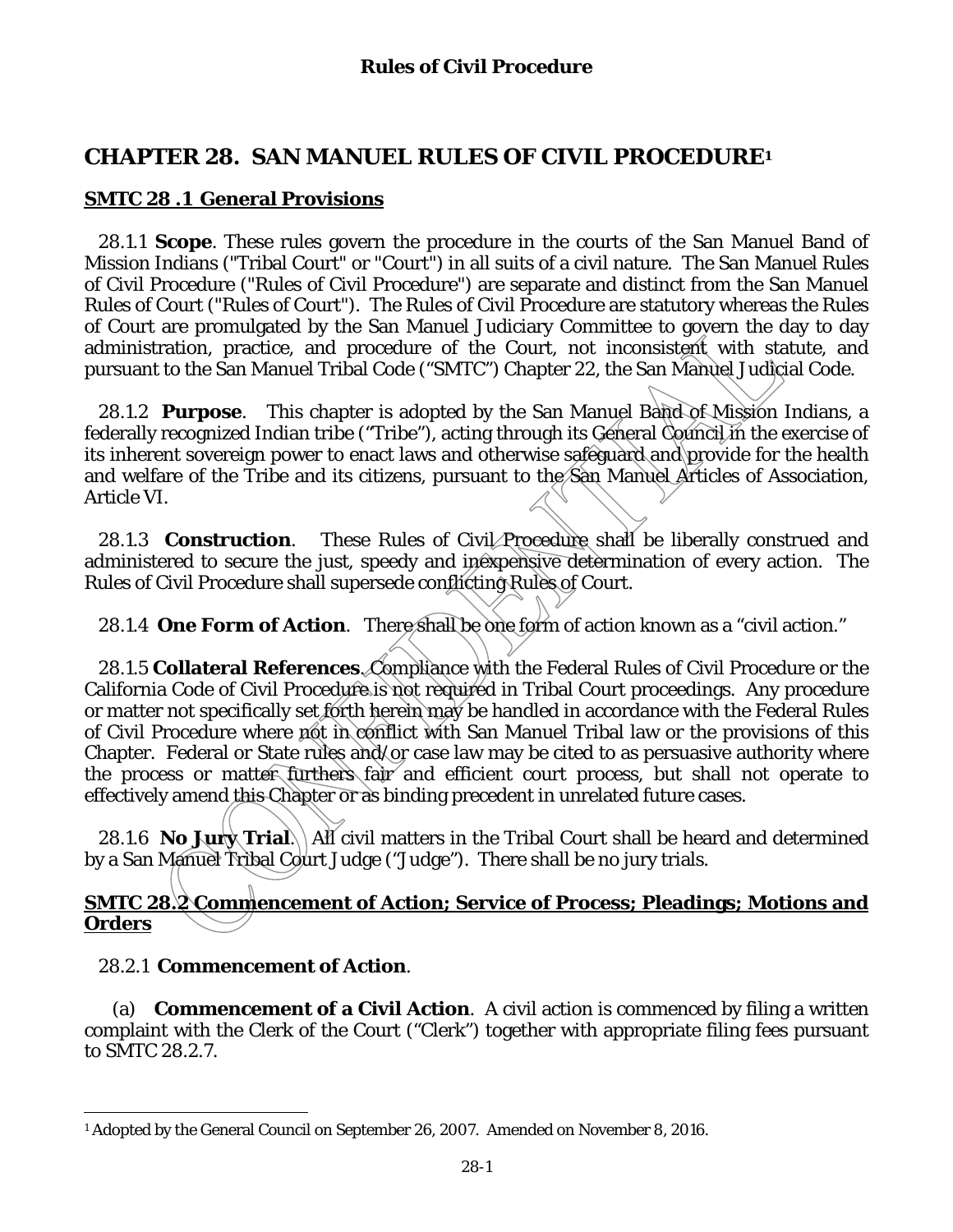(b) **Filing with the Court Defined**. All pleadings and documents shall be filed in or with the Office of the Clerk of the Court. Filing at any other location than the Office of the Clerk of the Court is of no force or effect.

(c) **Summons**. Upon filing the complaint, the Clerk will issue a summons to the plaintiff for service on the defendant. A summons, or a copy of the summons if addressed to multiple defendants, shall be issued for each defendant to be served.

(d) **Time**.

#### (1) **Computation**.

Tribe.

(a) "Holiday" shall mean Saturday, Sunday and any legal holiday observed by the

(b) "Court Day" shall mean Monday, Tuesday, Wednesday, Thursday, and Friday, excluding any legal holiday observed by the Tribe.

(c) In computing any period of time set forth herein, "day" shall mean calendar day, unless specifically stated otherwise.

(d) The day upon which the period is to commence shall not be counted, and the last day of the period shall be counted. If the time period is under seven (7) days, Holidays shall not be counted.

(e) Any period which would otherwise end on a Holiday will be deemed to end on the next Court Day.

(2) **Enlargement**. The Court for good cause may enlarge the prescribed period of time within which any required act may be done.

(3) **Service/by Mail.** Whenever service is accomplished by mail, three (3) days shall be added to the prescribed period of time.

28.2.2 **Service of Process**.

The plaintiff is responsible for service of summons and complaint. The plaintiff shall cause to be personally served on the defendant(s) a copy of the summons and complaint and shall instruct the person serving the summons and complaint on the defendant(s) to fill out a proper proof of service. The original proof of service shall be filed with the Clerk after service.

(a) **Effective Service**. The proof of service must be returned to the Clerk within sixty (60) days of its issuance or the action will be dismissed as a non-suit. The Court may extend that time an additional thirty (30) days upon a showing of good cause by the plaintiff. Such service may be made by means of certified mail, return receipt requested, only where personal service is not possible or where the defendant resides outside the exterior boundaries of the San Manuel Indian Reservation.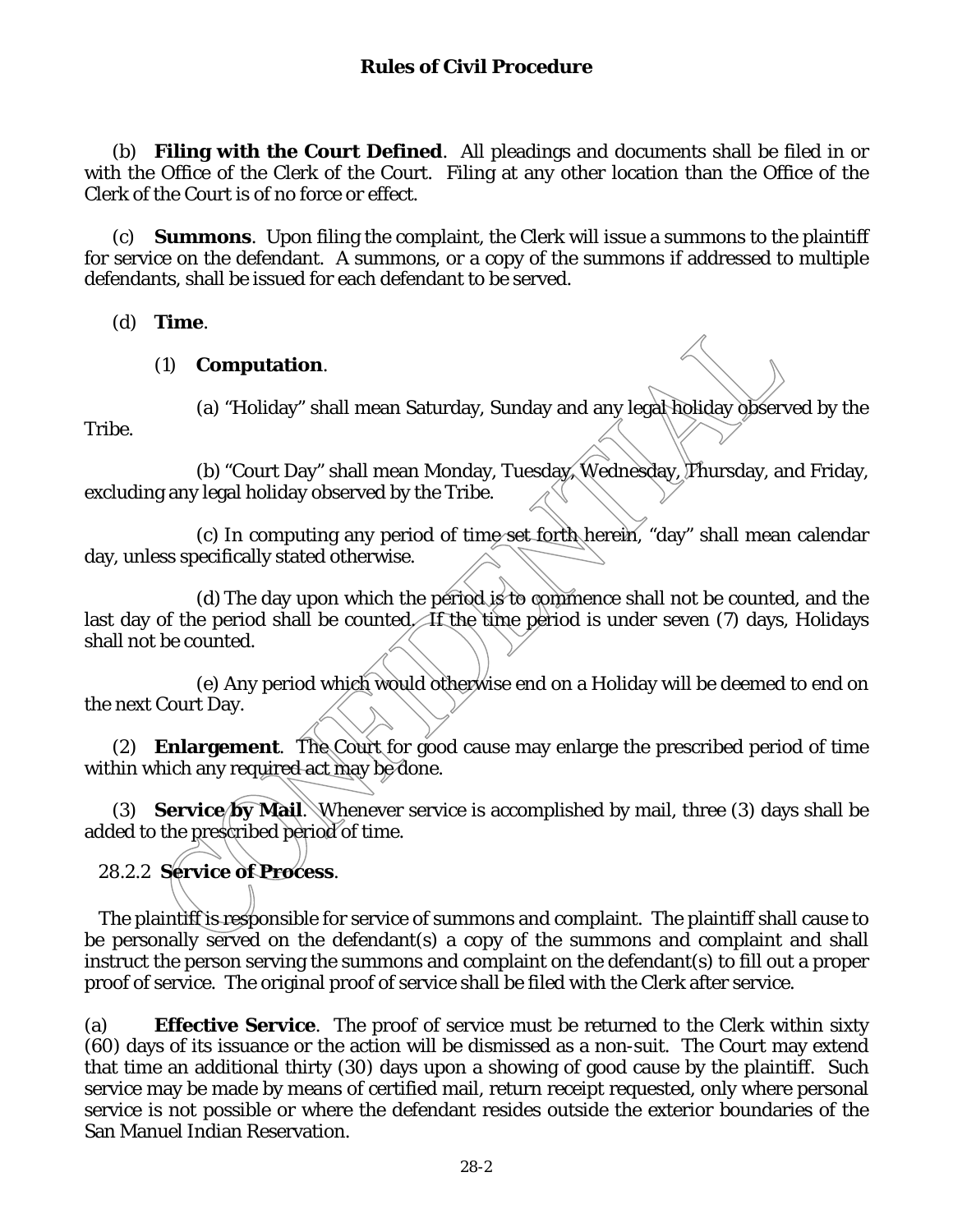(b) **Publication**. Upon a showing by the plaintiff to the Court that diligent efforts were made to serve the complaint on the defendant and that for sufficient reasons service could not be made, the Judge may allow service to be made by prominently posting copies of the notice and complaint in two public places, as defined in the Rules of Court, on the Reservation for three (3) weeks and in a newspaper of general circulation in the vicinity of the Reservation for three (3) weeks. In such case the deadline for return of proof of service shall be not less than thirty (30) days from the date of first publication.

#### 28.2.3 **Pleadings**.

There shall be a complaint and an answer; plus a responsive pleading shall be allowed whenever, by crossclaim, counterclaim or otherwise, a claim against a party is first stated, unless the Court shall otherwise order. The Court may grant additional leave to plead in the interest of narrowing and defining issues or as justice may require.

(a) **Claims for Relief**. A pleading shall set forth a claim for affirmative relief and shall contain:

 (1) A short, plain statement of the ground upon which the Court's jurisdiction depends, unless the Court already has jurisdiction over the matter;

(2) A short, plain statement of the claim showing that the party is entitled to relief; and

 (3) A demand for judgment stating the relief to which the party considers himself entitled. Such claim for relief can be in the alternative or several types of relief.

(b) **Defenses and Denials**. A party shall state in plain, concise terms the grounds upon which he bases his defense to claims pleaded against him and shall admit or deny the claims and statements upon which the adverse party relies. If he is without information or knowledge regarding a statement or claim, he shall so state and such shall be deemed to be a denial. Denials shall fairly meet the substance of the claims or statements denied and may be made as to specified parts but not all of a claim, statement or averment. A general denial shall not be made unless the party could in good faith deny each and every claim covered thereby. A claim to which a responsive pleading is required, except for amount of damages, shall be deemed admitted unless denied; if no responsive pleading is allowed, the claims of the adverse party shall be deemed denied.

(c) **General Content of Claims and Defenses**. Each statement or averment in a pleading shall be simply, concisely and directly stated but may be in alternative or hypothetical form, need not be consistent with one another and may be based on legal or equitable grounds or both.

(d) **Affirmative Defenses**. Matters constituting an affirmative defense or avoidance shall be affirmatively set forth. When a party mistakenly designates a defense as a counterclaim or vice versa, the court may treat the pleading as if it had been properly designated, if justice so requires.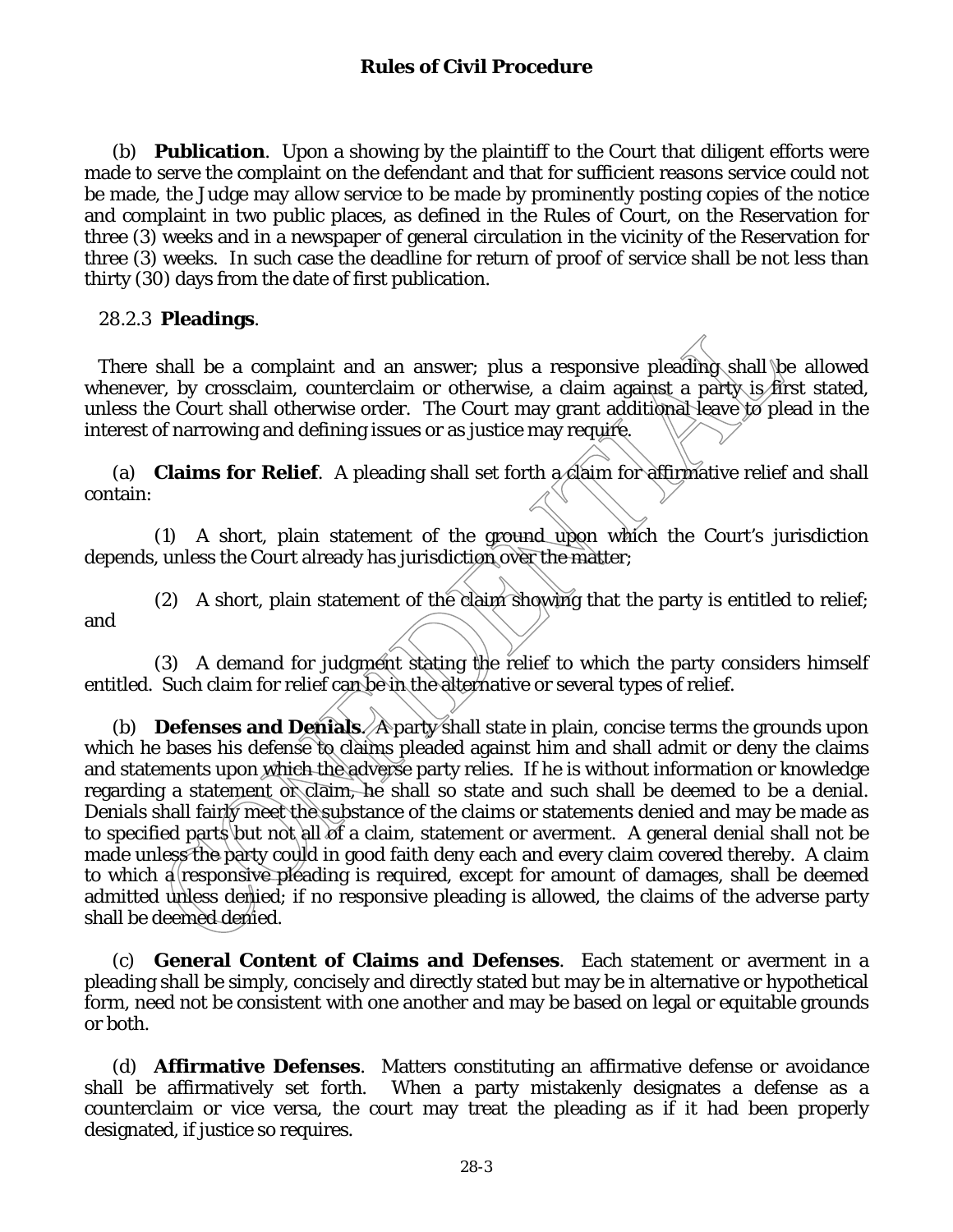## (e) **Defenses and Objections**.

 (1) When presented, a defendant or other party against whom a claim has been made for affirmative relief shall have twenty (20) days from the date of service upon him to answer or respond to the claim by way of pleading, unless the Court for good cause orders otherwise.

 (2) Motions. Motions to dismiss or to make the opposing parties' pleadings more definite may be made prior to answering a claim and an answer will not be due until ten (10) days after the disposition of the motion by the Court. A reply to the response shall be served and filed by the moving party not less than five  $(5)$  days preceding the noticed or continued date of hearing, unless the Court for good cause orders otherwise.

# (f) **Counterclaim, Crossclaim or Third-Party Claim**.

 (1) Counterclaim. A party against whom a claim is made may assert in his answer any claims he has against the opposing party and both claims shall be resolved at trial. A party must counterclaim against an opposing party when the elaim arises out of the same transaction or occurrence that is the subject of the opposing party's claim and does not require the presence of third parties of whom the Court cannot acquire jurisdiction.

 (2) Crossclaim. A party against whom a claim is made may assert any claim he has against a co-party and have such claim resolved at trial.

(3) Amendment by Leave of Court. When a pleader fails to make a counterclaim or crossclaim, the pleader may by leave of court set up the counterclaim or crossclaim by amendment, see SMTC 28.2.3(g).

(4) Third-Party Claim. A party against whom a claim is made may complain against a third-party who is or may be liable for payment or performance of the claim of the opposing party and have such complaint resolved at trial.

# (g) **Amended and Supplemental Pleadings**.

(1) Amendment before Trial. A party may amend his pleadings once before the opposing party has replied or, if no reply is required, not less than twenty (20) days before the case is scheduled for trial. The opposing party may respond, if appropriate, and the trial date may be rescheduled if necessary. Other amendments shall be allowed only upon motion and order of the court.

 (2) At Trial. When issues or evidence not raised in the pleadings are heard at trial, the judgment may conform to such issues or evidence without the necessity of amending the pleadings, at the Court's discretion and upon motion of the party.

 (h) **Construction of Pleadings**. The Court shall construe all pleadings so as to do substantial justice.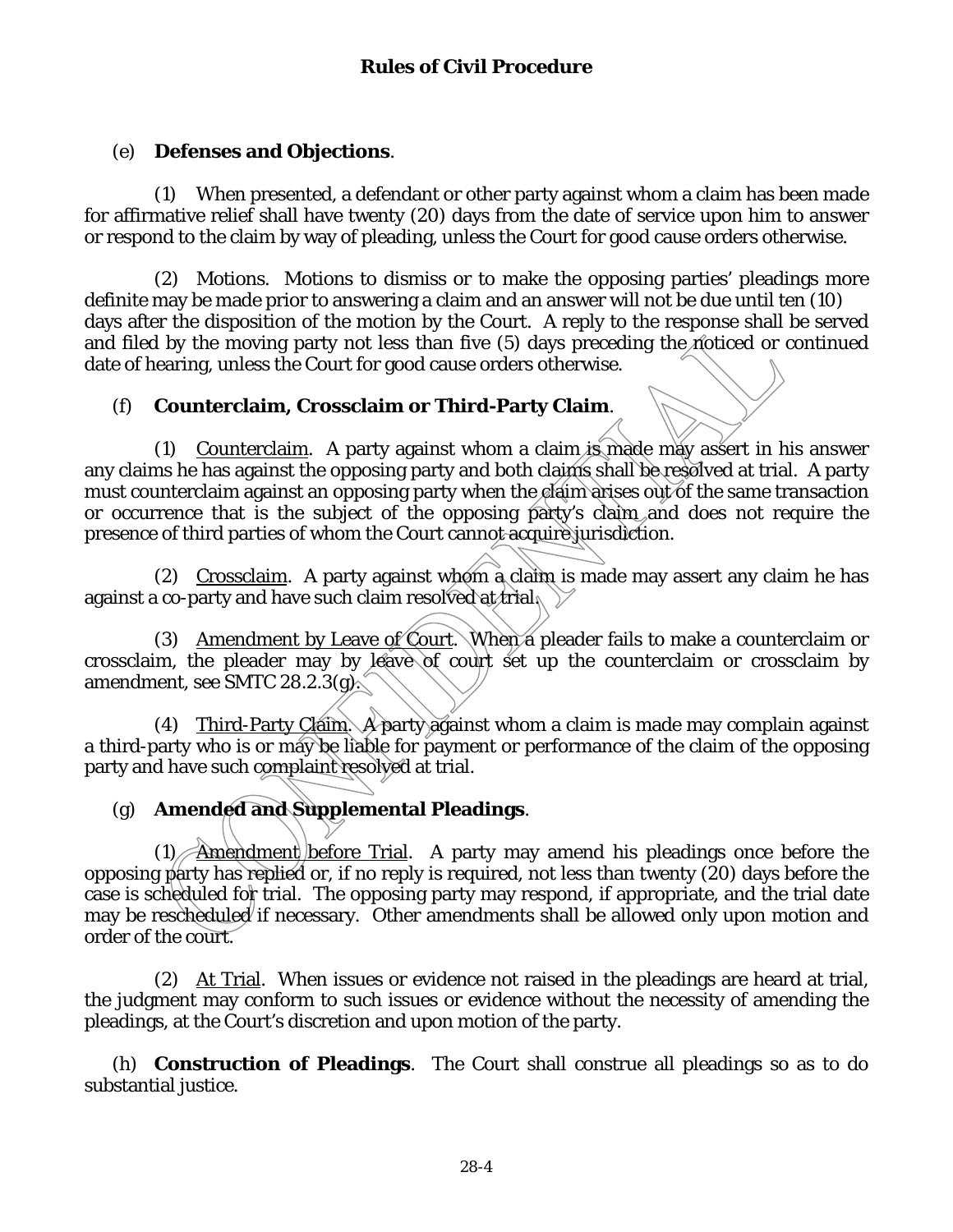## (i) **Pleading Special Matters**.

 (1) Capacity. It is not necessary to aver the capacity of a party to sue or be sued or the authority of a party to sue in a representative capacity or the legal existence of an organized association of persons that is made a party, except to the extent required to show the jurisdiction of the court.

 (2) Fraud, Mistake, Condition of the Mind. In all pleadings of fraud or mistake, the circumstances constituting fraud or mistake shall be stated with particularity. Malice, intent, knowledge and other conditions of the mind of a person may be averred generally.

(3) Conditions Precedent. In pleading the performance or occurrence of conditions precedent, it is sufficient to plead generally that all conditions precedent have been performed or have occurred. A denial of performance or occurrence shall be made specifically and with particularity.

 (4) Official Document or Act. In pleading an official document or official act, it is sufficient to aver that the document was issued or the act done in compliance with San Manuel Tribal law.

 (5) Judgment. In pleading a judgment or decision of a foreign court, judicial or quasi-judicial tribunal or of a board or officer, it is sufficient to aver the judgment or decision without setting forth the matter showing jurisdiction to render it.

(6) Time and Place. For the purpose of testing the sufficiency of a pleading, averments of time and place are material and shall be considered like all other averments of material matter.

 (7) Special Damage. When items of special damages are claimed, they shall be specifically stated.

 (j) **Discretion to Strike**. The Court may, upon motion, or at any time in its discretion and upon terms it deems proper:

 $(1)$  Strike out any irrelevant, false, or improper matter inserted in any pleading; or

 $(2)$  Strike/out all or any part of any pleading not drawn or filed in conformity with these rules.

(k) **Statute of Limitations**. Except where applicable tribal law provides otherwise, no complaint shall be filed in a civil action unless the event shall have occurred within a three year period prior to the date of the filing of the complaint.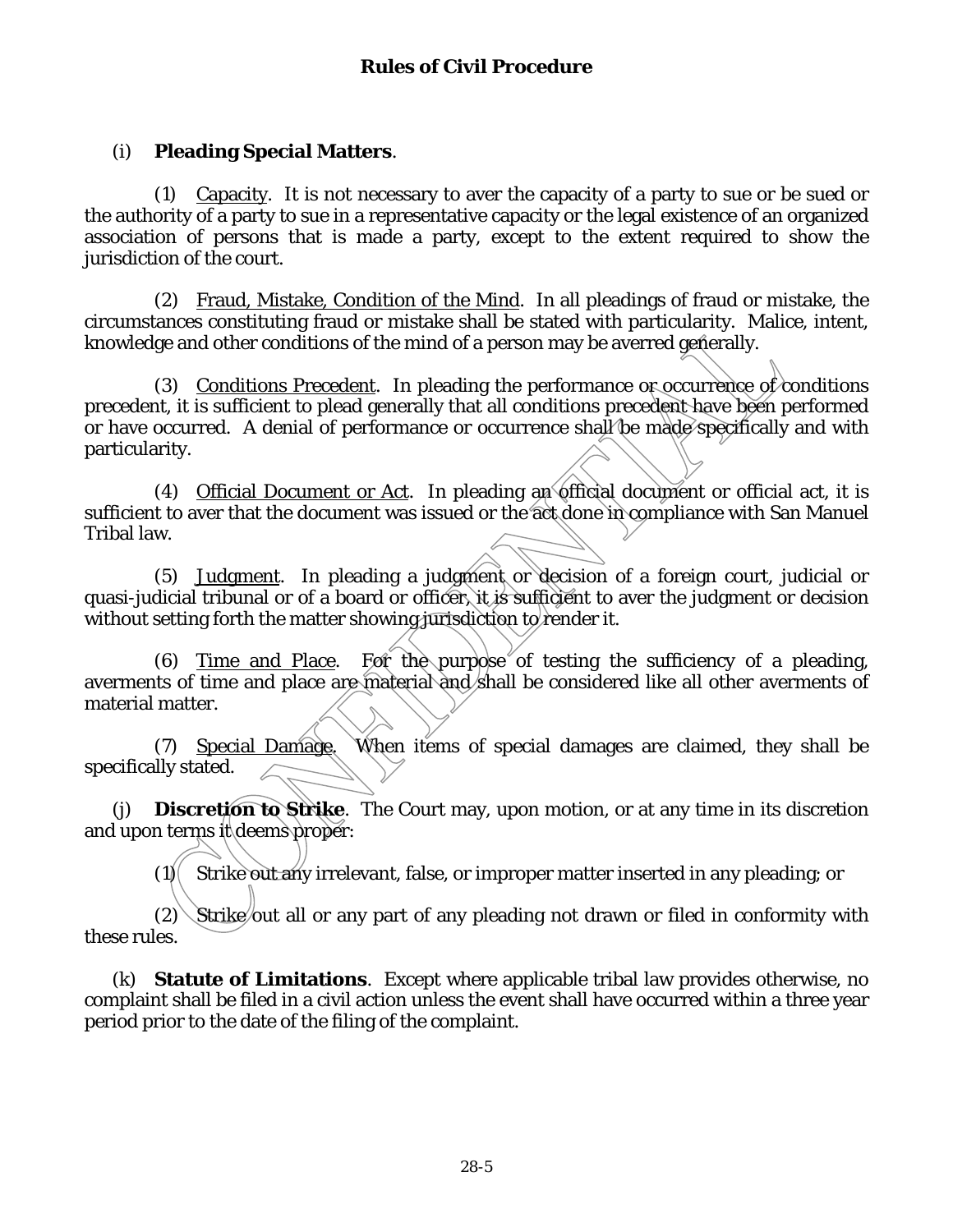## 28.2.4 **Motions and Orders**.

## (a) **Motions and Orders**.

(1) **Motions**. An application to the Court for an order shall be by motion and shall be in writing, unless made orally during a hearing or trial and shall set forth the relief or order sought and the grounds therefore stated with particularity.

(2) **Orders**. An order includes every direction of the Court whether included in a judgment or not and may be made with or without a notice to adverse parties and may be vacated or modified with or without notice.

(3) **Service of Motion and Orders**. A proof of service must be filed with the notice of motion stating that copies of the same were mailed or delivered to the opposing party.

#### (b) **Hearings on Motions and Orders**.

(1) A motion hearing is a pretrial proceeding and takes place when a party has asked the court to order that something be done in connection with a pending case. Hearings on motions are not automatic and may be requested by either party or ordered by the Court. Hearings will be set when oral argument would be helpful to the Court.

(2) Motions may be filed for the purposes of, but are not limited to:

- (a) add or eliminate parties or causes of action;
- (b) to amend pleadings;
- (c) to prepare or simplify a case for trial; or

(d) to request judgment as a matter of law in the absence of material, disputed issues of fact pursuant to SMTC 28.3.3.

(3) A scheduled motions hearing may be automatically continued if the Judge before whom it was to be heard is unable to hear it on the day specified and no other Judge is available t $\phi$  hear it.

(c) **Civil Action Prerequisite to Order in Civil Matters**. No order in any civil matter shall issue unless a civil action has been commenced as provided in SMTC 28.2.1(a).

### 28.2.5 **Notice of Hearings and Trials**.

Notice of hearings and trials is to be provided at least five (5) days in advance if the parties are personally served and ten (10) days if notice is delivered by mail. When a time limit is counted from the time that notice is delivered to a person by mail, it shall be presumed that delivery takes place five (5) days after notice is mailed.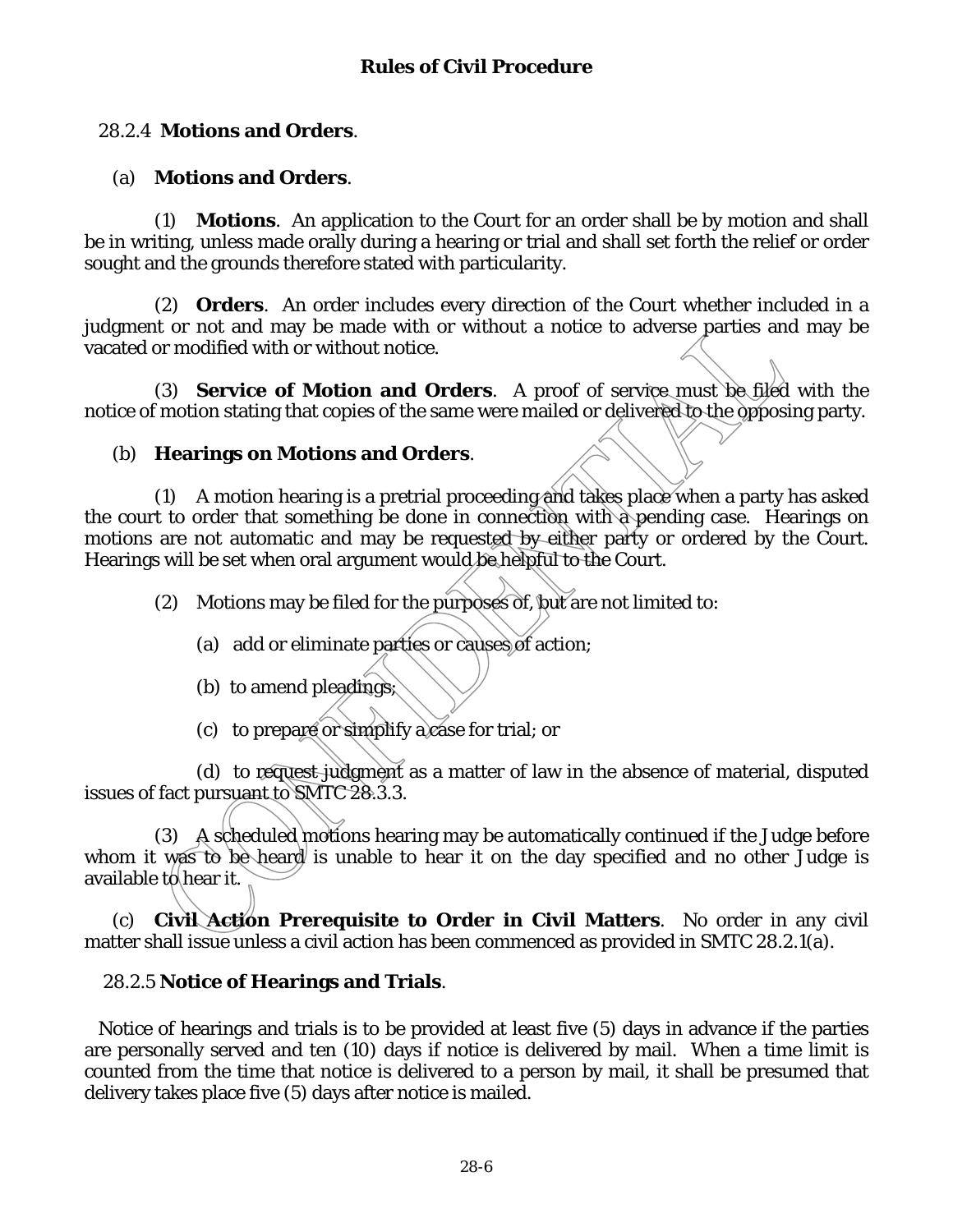## 28.2.6 **Court Discretion**.

The Court may change time periods set forth in this Chapter for good cause shown, with the exception of the statute of limitations period as provided in SMTC 28.2.3(k).

#### 28.2.7 **Filing Fee**.

The filing fee for commencement of a civil action shall be no less than Two Hundred Dollars (\$200.00) and shall conform to the schedule of fees catalogued in the Rules of Court. The Tribe shall not be required to pay any filing fees to the Court.

Upon request, the Judge may waive Court fees and costs for a party who is unable to pay Court fees and costs.

## **SMTC 28.3 Parties; Intervention; Summary Judgment; Pretrial Proceedings;**

28.3.1 **Parties**.

(a) **Real Party in Interest**. Every action shall be prosecuted in the name of the real party in interest, except a personal representative or other person in a fiduciary position can sue in his own name without joining the party for whose benefit the action is maintained.

(b) **Guardian Ad Litem**. When an infant or incompetent person who has not had a general guardian appointed is a party, the Court shall appoint a guardian ad litem to represent such person in the suit or action.

(c) **Joinder of Parties**. To the greatest extent possible given the limited jurisdiction of the Court, all persons or parties interested in a particular action may be joined in the action, but failure to join a party over whom the Court has no jurisdiction will not require dismissal of the action unless it would be impossible to reach a just result without such party; otherwise, the failure to join a party may be taken into account to assure that justice is done.

(d) **Substitution of Parties**. If a party dies or becomes incompetent or transfers his interest or is succeeded in some official capacity, a substitute party may be joined or substituted as justice requires.

## 28.3.2 **Intervention**.

A person may intervene and be treated in all respects as a party to an action in cases in which he has an interest that may be affected or where there is a question of law or fact common to a claim that he is litigating. The Tribe may intervene on its own motion in any proceeding in which the jurisdiction of the Court to adjudicate a matter before it has been formally called into question; but such participation in the proceeding pursuant to said intervention shall be limited to the issue of jurisdiction.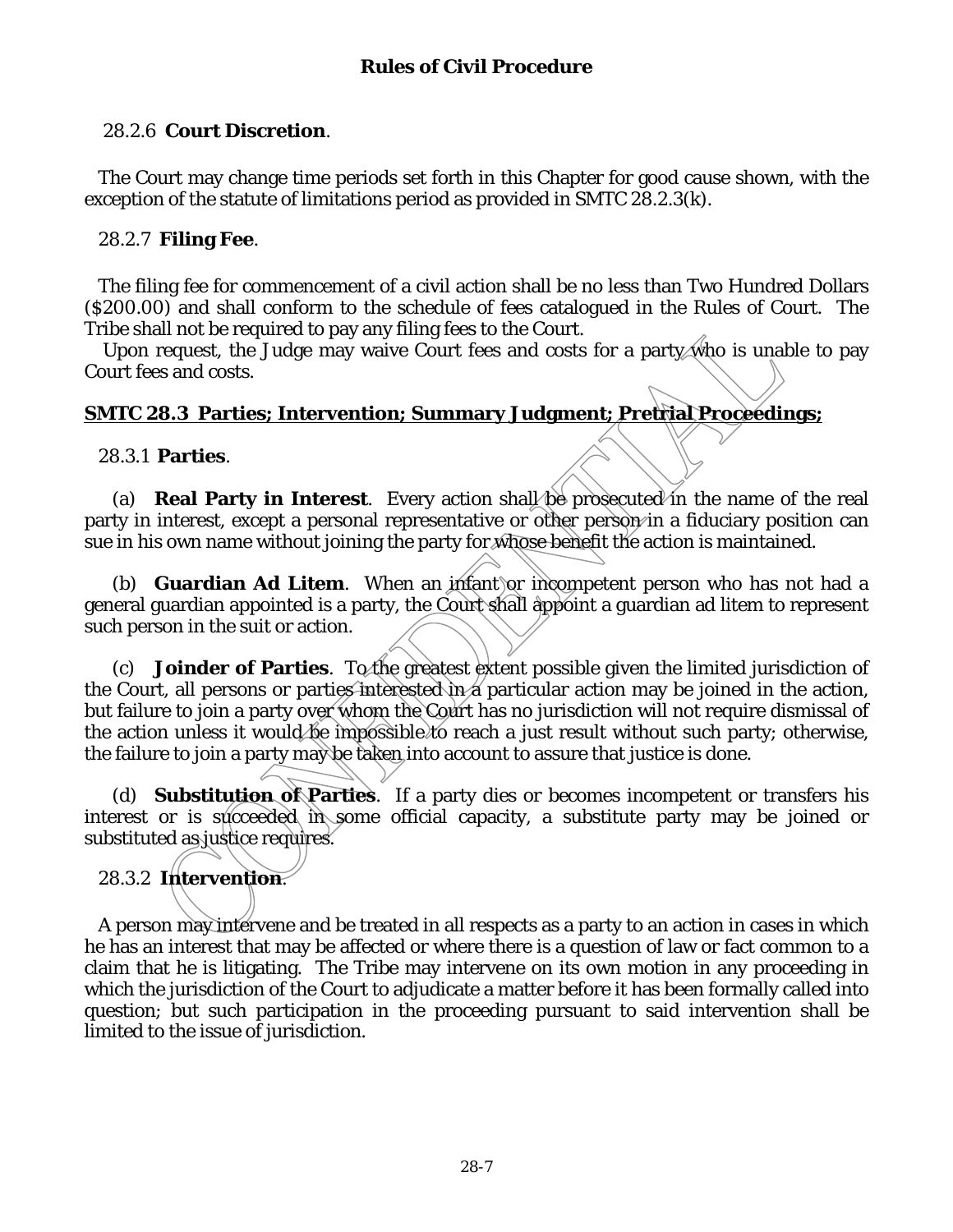## 28.3.3 **Summary Judgment**.

(a) **Timing; Notice and Hearings on Motions for Summary Judgment**. Any party may move for summary judgment in any action or proceeding if it is contended that the action has no merit or that there is no defense to the action or proceeding. The motion may be made at any time after sixty (60) days have elapsed since the general appearance in the action or proceeding of each party against whom the motion is directed or at any earlier time after the general appearance at the Court with or without notice and upon good cause shown may direct. Any motion for summary judgment shall be heard no later than thirty (30) days before the date of trial, unless the Court for good cause shown orders otherwise. Notice of the motion and supporting papers shall be served on all other parties to the action at least twenty-eight (28) days before the time appointed for hearing. However, if the notice is served by mail, the required twenty-eight (28) day period shall be increased by ten (10) days if the place of the address is outside the State of California but within the United States.

(b) **Supporting Evidence for Motions for Summary Judgment**. The motion shall be supported by affidavits, declarations, admissions, answers to interrogatories, depositions, and matters of which judicial notice shall be taken. The supporting papers shall include a separate statement setting forth, plainly and concisely, all material facts that the moving party contends are undisputed. Each of the material facts stated shall be followed by a reference to the supporting evidence. The failure to comply with this requirement of a separate statement may, in the Court's discretion, constitute a sufficient ground for denial of the motion.

(c) **Opposition to Motions for Summary Judgment**. Opposition to the motion shall be served and filed not less than fourteen (14) days preceding the noticed or continued date of hearing, unless the Court, for good cause, orders otherwise. Where appropriate, the opposition shall consist of affidavits, declarations, admissions, answers to interrogatories, depositions and matters of which judicial notice shall or may be taken. Opposition papers shall include a separate statement which responds to each of the material facts contended by the moving party to be undisputed. The statement also shall set forth plainly and concisely any other material facts which the opposing party contends are disputed. Each material fact contended by the opposing party to be disputed shall be followed by a reference to the supporting evidence. Failure to comply with this requirement of a separate statement may constitute a sufficient ground, in the Court's discretion, for granting the motion.

(d) **Reply to Opposition**. A reply to the opposition shall be served and filed by the moving party not less than five (5) days preceding the noticed or continued date of hearing, unless the Court, for good cause, orders otherwise.

(e) **Standard of Proof**. The motion for summary judgment shall be granted if all the papers submitted show that there is no triable issue as to any material fact and that the moving party is entitled to judgment as a matter of law. In determining whether the papers show that there is no triable issue as to any material fact, the Court shall consider all of the evidence set forth in the papers, except that to which objections have been made and sustained by the Court and all inferences reasonably deducible from the evidence, except summary judgment shall not be granted by the Court based on inferences reasonably deducible from the evidence, if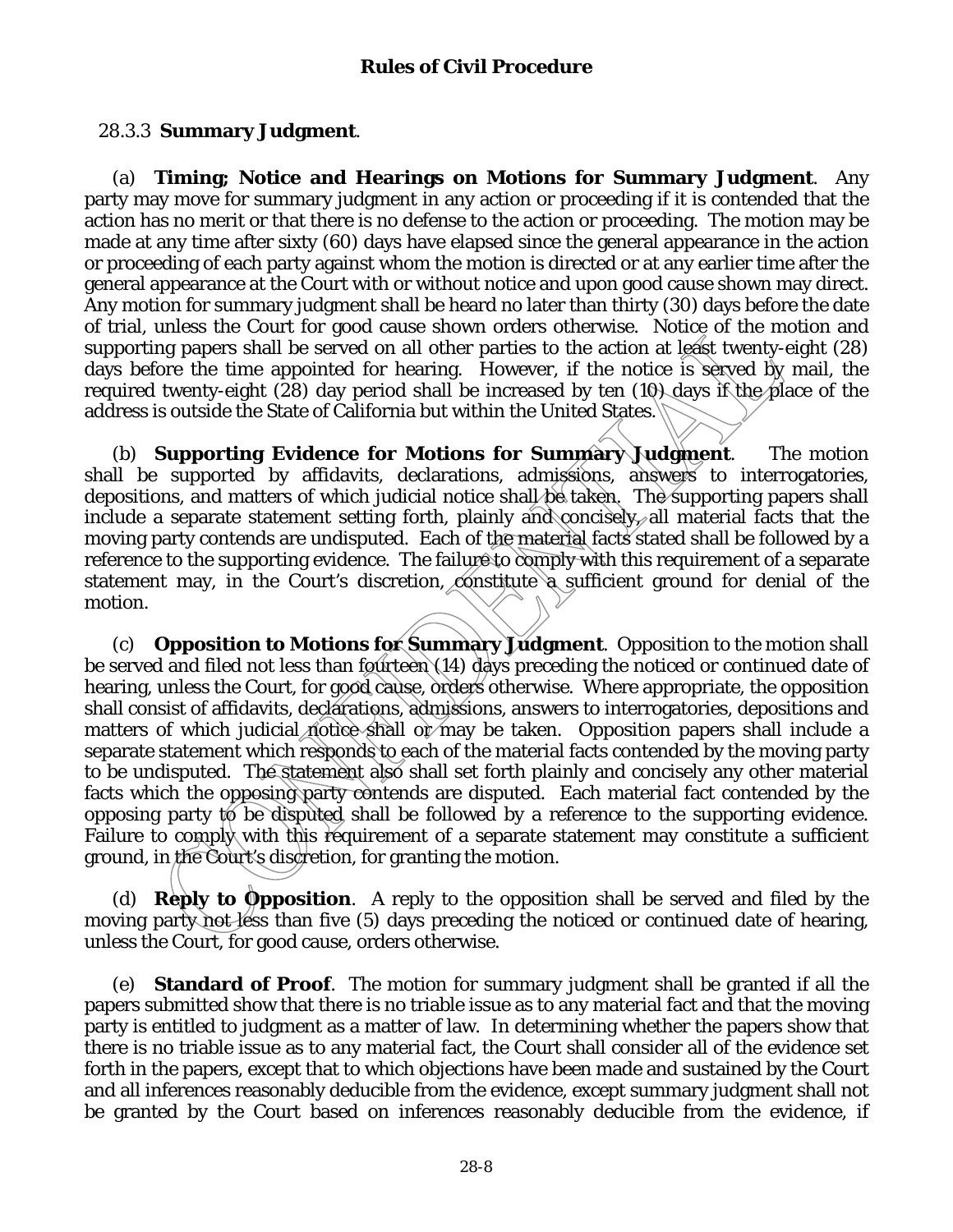contradicted by other inferences or evidence, which raise a triable issue as to any material facts.

(f) **Affidavits and Declarations**. Supporting and opposing affidavits or declarations shall be made by any person on personal knowledge, shall set forth admissible evidence and shall show affirmatively that the affiant is competent to testify to the matter stated in the affidavits or declarations. Any objections based on the failure to comply with the requirements of this subdivision shall be made at the hearing or shall be deemed waived.

(g) **Summary Adjudication**. A party may move for summary adjudication as to one or more causes of action within an action, one or more affirmative defenses, one or more claims for damages or one or more issues of duty, if that party contends that the cause of action has no merit or that there are no affirmative defenses thereto, or that there is no merit to an affirmative defense as to any cause of action, or both, or there is no merit to a claim for damages, or that a party either owed or did not owe a duty  $t\alpha$  a plaintiff(s). A motion for summary adjudication shall be granted only if it completely disposes of a cause of action, an affirmative defense, a claim for damages, or an issue of duty.

(h) **Determination of Triable Controversies or Issues of Fact**. Upon the denial of a motion for summary judgment, on the ground there is a triable issue as to one or more material facts, the Court shall, by written order, specify one or more material facts raised by the motion as to which the Court has determined there exists a triable controversy. This determination shall specifically refer to the evidence proffered in support of and in opposition to the motion which indicates that a triable controversy exists. Upon the grant of a motion for summary judgment, on the ground that there is no triable issue of material fact, the Court shall, by written or oral order specify the reasons for its determination. The order shall specifically refer to the evidence proffered in support of and, if applicable, in opposition to the motion which indicates that no triable issue exists. The Court shall also state its reasons for any other determination. The Court shall record this determination by written order.

(i) **No Attribution of Fault at Trial**. In actions which arise out of an injury to the person or to property, when a motion for summary judgment was granted on the basis that the defendant was without fault, no other defendant during trial, over plaintiff's objection may attempt to attribute fault to or comment on the absence or involvement of the defendant who was granted the motion.

(j) **Appeal of Summary Judgment**. A summary judgment entered under this section is an appealable judgment as in other cases. Upon entry of an order pursuant to this section except the entry of summary judgment, a party may within ten (10) days after service upon him or her of a written notice of entry of the order, petition the San Manuel Court of Appeal for a peremptory writ. If the notice is served by mail, the initial period within which to file the petition shall be increased by five (5) days if the place of address is within the San Manuel Indian Reservation or the State of California. If the notice is served by mail, the initial period within which to file the petition shall be increased by ten (10) days if the place of address is outside the State of California. If the notice is served by facsimile transmission, express mail or another method of delivery providing for overnight delivery, the initial period within which to file the petition shall be increased by two (2) days. The Court may, for good cause shown and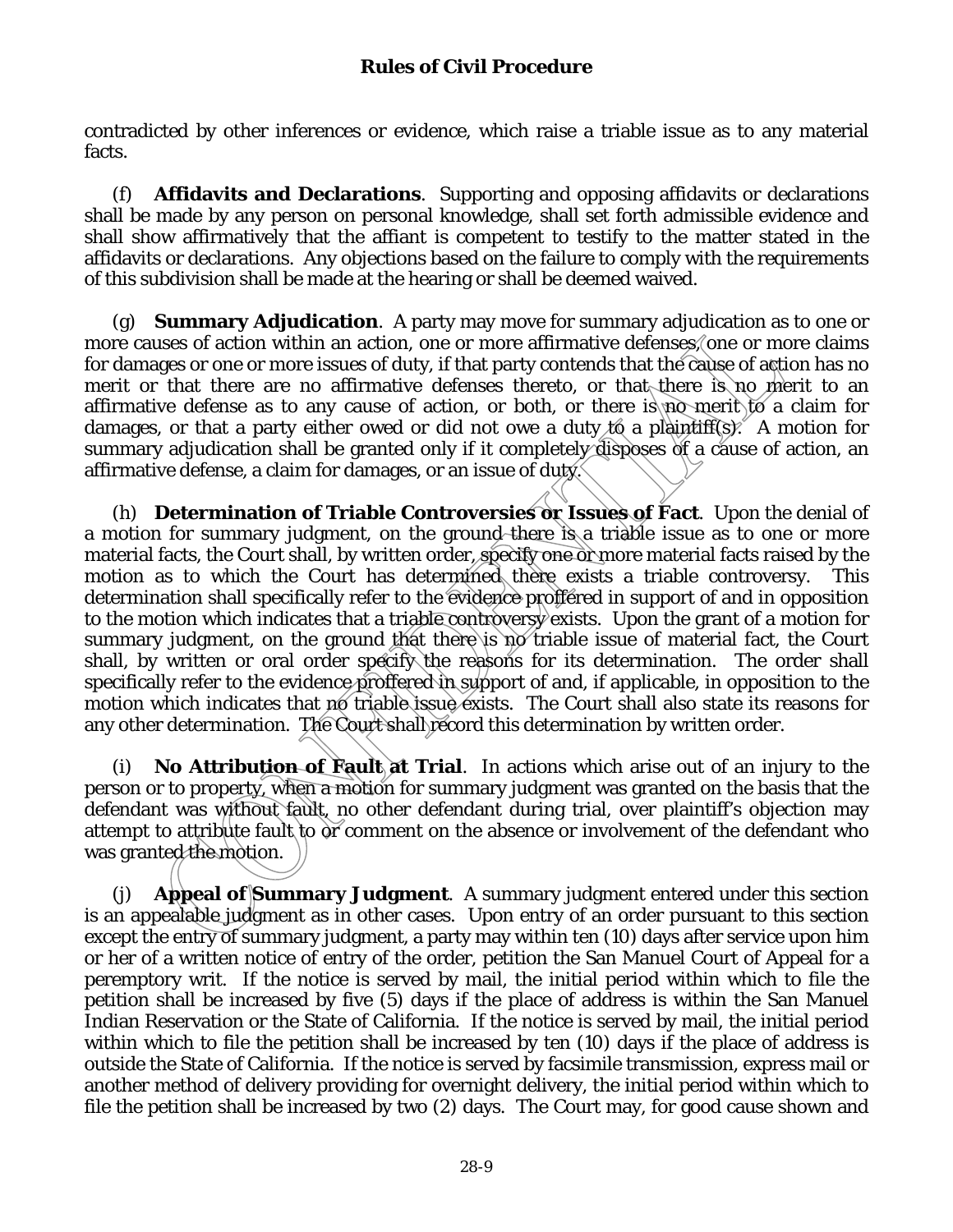prior to the expiration of the initial period, extend the time for one additional period not to exceed ten (10) days.

(k) **Case Not Fully Adjudicated on Motion**. If on motion, under this Section, judgment is not rendered upon the whole case or for all the relief asked and a trial is necessary, the Court at the hearing of the motion, by examining the pleadings and the evidence before it and by interrogating counsel, shall if practicable ascertain what material facts are actually and in good faith contested. It shall thereupon make an order specifying the facts that appear without substantial controversy, including the extent to which the amount of damages or other relief is not in controversy and directing such further proceedings in the action as are just. Upon the trial of the action the facts so specific shall be deemed established and the trial shall be conducted accordingly.

(l) **Form of Affidavits; Further Testimony; Defense Required**. Supporting and opposing affidavits shall be made on personal knowledge, shall set forth such facts as would be admissible in evidence and shall show affirmatively that the affiant is competent to testify to the matters stated therein. Sworn or certified copies of all papers or parts thereof referred to in an affidavit shall be attached thereto or served therewith. The Court may permit affidavits to be supplemented or opposed by depositions, answers to interrogatories or further affidavits. When a motion for summary judgment is made and supported as provided in this Section, an adverse party may not rest upon the mere allegations or denials of his pleading, but his response, by affidavits or as otherwise provided in this rule, must set forth specific facts showing that there is a genuine issue for trial. If he does not so respond, summary judgment, if appropriate, shall be entered against him.

(m) **When Affidavits are Unavailable**. Should it appear from the affidavits of a party opposing the motion that he cannot for reasons stated present by affidavit facts essential to justify his opposition, the Court may refuse the application for judgment or may order a continuance to permit affidavits to be obtained or depositions to be taken or discovery to be had or may make such other order as is just.

(n) **Affidavits Made in Bad Faith**. Should it appear to the satisfaction of the Court at any time that any of the affidavits presented pursuant to this Rule are presented in bad faith or solely for the purpose of delay, the Court shall forthwith order the party employing them to pay to the other party the amount of the reasonable attorney's fees and any offending party or attorney may be adjudged guilty of contempt.

# 28.3.4 **Pretrial Proceedings**.

(a) **Pretrial Conference Hearings Defined**. The purpose of a conference hearing is to simplify the issues, eliminate frivolous claims or defenses, to discourage wasteful pretrial activities and to improve the quality of trial through preparation by discussing such things as settlement prospects, facts and issues not in dispute, evidence to be presented, and appropriate witnesses. Pretrial conferences are also necessary for planning for discovery. To encourage honest discussion, nothing said at a conference hearing shall be admitted in evidence. Conference hearings may, in the exercise of the Court's discretion, on request of a party or on the Court's own motion, be held off the record.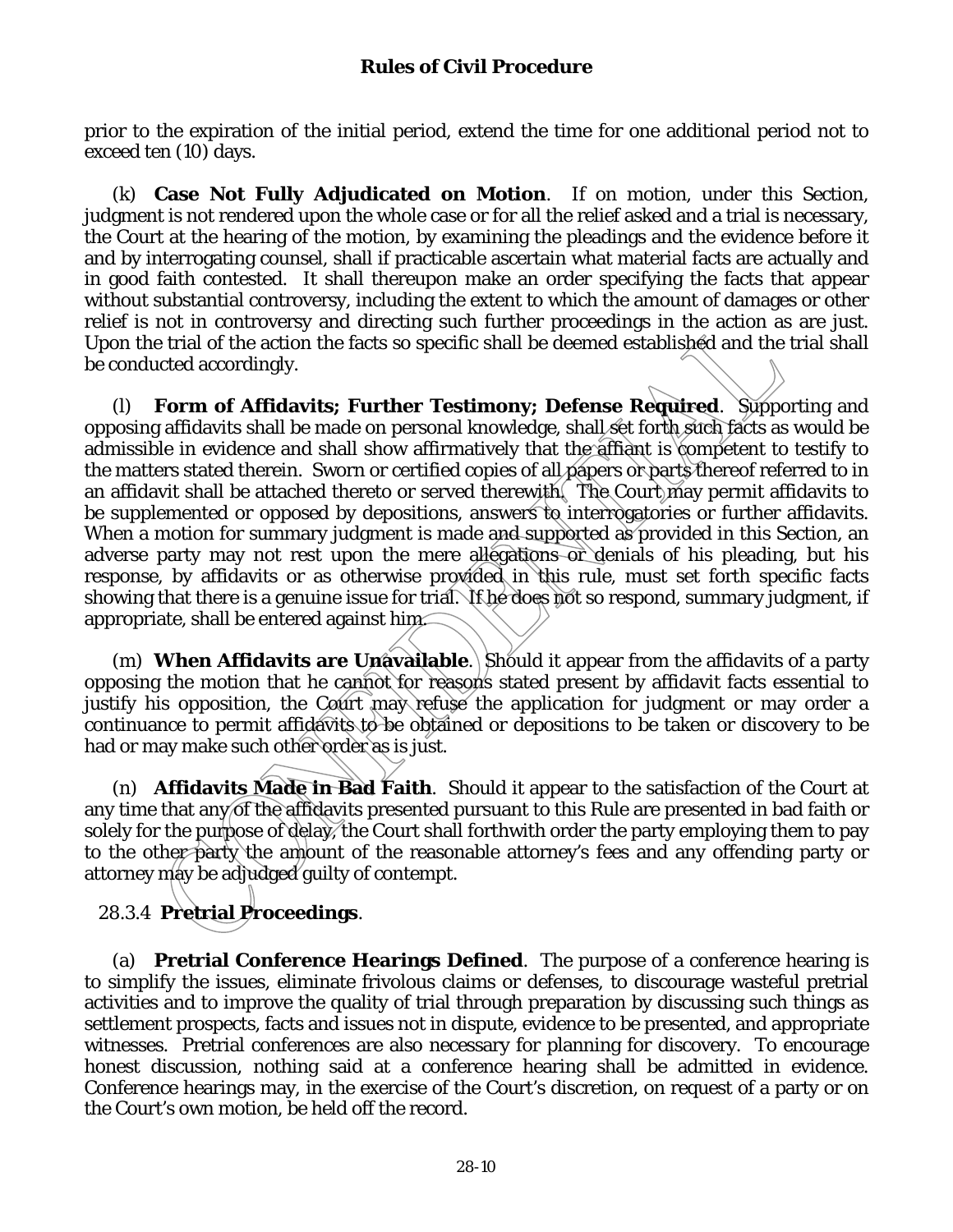(b) **Pretrial Conferences Hearing; Discovery Plan**. Conference hearings may be scheduled on a written request of one or more parties or on the Court's own initiative. If discovery is sought by any party, a pretrial conference is required for the purpose of developing a discovery plan. If such a hearing is scheduled, the parties shall meet to discuss the nature and basis of their claims and defenses and the possibilities for a prompt settlement or resolution of the case, as soon as practicable and at least fourteen (14) days before a scheduling conference is held.

 (1) No formal discovery, including discovery from non-parties, shall be initiated by any party until after the meet and confer session pursuant to SMTC 28.3.4(b)(2), except by stipulation by all named plaintiffs and all named defendants who have been served or upon order of the Court.

(2) Unless otherwise ordered, no later than seventy-five  $(75)$  days after service of the summons and complaint upon all named defendants, lead trial counsel shall meet in person and confer for the purposes specified in this Section.

### (c) **Required Disclosures**.

 (1) **Initial Disclosures**. A party shall, without awaiting a discovery request, provide to the other parties:

 (a) the name, address, and telephone number of each individual likely to have discoverable information relevant to the disputed facts;

(b) a copy of or a description and location of, all documents, data compilations and tangible things in the possession, custody or control of the party that are relevant to the disputed facts alleged with particularity in the pleadings;

 (c) a computation of any damages claimed and making available for inspection and copying the documents or other evidentiary material, not privileged or protected from disclosure, on which such computation is based; and

 $(d)$  any insurance agreement which may be used to satisfy part of a judgment which may be entered in the action.

 $(2)$  **Disclosure of Expert Testimony**. A party shall disclose to other parties the identity of any person who may be used at trial to present expert testimony and:

 (a) with respect to a witness who is retained or specially employed to provide expert testimony, this disclosure shall be accompanied by a written report prepared and signed by the witness, containing a complete statement of all opinions to be expressed and the basis and reasons therefore; the data and other information considered by the witness in forming the opinions; any exhibits to be used to summarize or in support of the opinions; the qualifications of the witness; the compensation to be paid for the study and the testimony; and a list of any other cases in which the witness testified as an expert.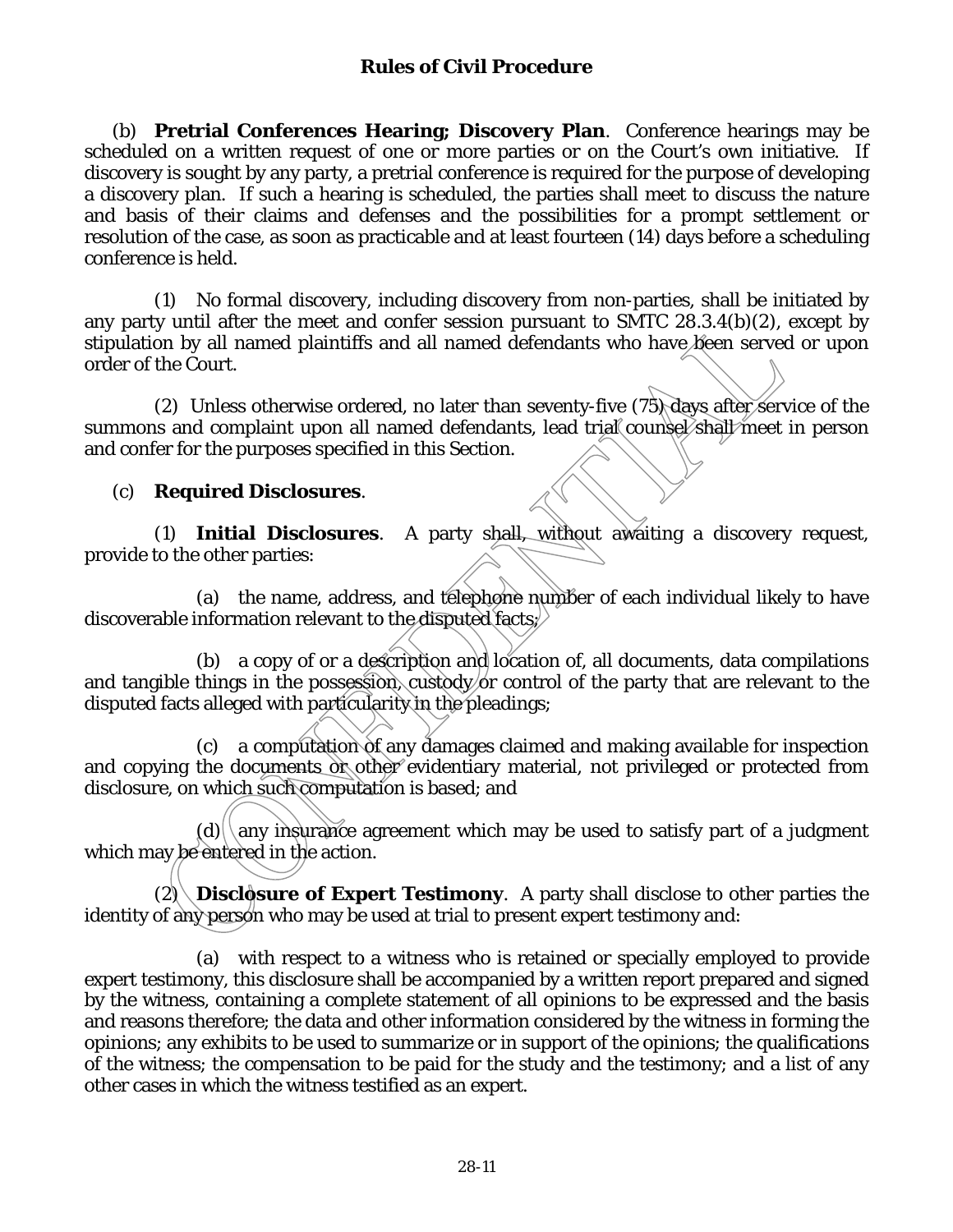(b) these disclosures shall be made at the times and in the sequence directed by the court.

 (3) **Pretrial Disclosure**. A party shall provide to the other parties the following information regarding the evidence that it may present at trial:

 (a) the name, address, and telephone number of each witness separately identifying those which the party expects to present and those which the party may call if the need arises;

(b) the designation of those witnesses whose testimon  $\mathcal{N}$  is expected to be presented by means of a deposition and a transcript of the pertinent portions of the deposition testimony;

(c) an appropriate identification of each document or other exhibit, including summaries of other evidence, separately identifying those which the party expects to offer and those which the party may offer if the need arises.

 (4) **Form of Disclosure; Filing**. All disclosures under this subsection shall be made in writing, signed, served and promptly filed with the Court.

 (5) **Signing**. Every initial or pretrial disclosure made pursuant to SMTC 28.3.4 shall be signed by the party, spokesperson or attorney of record. The signature constitutes a certification that to the best of signer's knowledge, information and belief formed after reasonable inquiry, the disclosure is complete and correct as of the time it is made.

#### **SMTC 28.4 Discovery**

28.4.1 **Modified Rules of Discovery.** For claims for recovery under Seven Thousand Five Hundred Dollars (\$7,500.00), the Court may, at its discretion, or upon motion, use the modified rules of discovery, as set out in the Rules of Court.

28.4.2 **Scope of Discovery**. In general, parties may obtain discovery of any matter, not privileged, which is relevant to the subject matter involved in the pending action, including the existence, description, nature, custody, condition and location of any books, documents or other tangible things and the identity and location of persons having knowledge of any discoverable matter. The information need not be admissible at trial if the information sought appears reasonably calculated to lead to discovery of admissible evidence; except that discovery may not be had of the work product of a party's counselor or attorney or of any privileged matter.

28.4.3 **Methods of Discovery**. Parties may obtain discovery by one or more of the following methods: depositions upon oral examination or written questions; written interrogatories; production of documents or things or permission to enter upon land or other property for inspection and other purposes; physical and mental examinations; and requests for admission.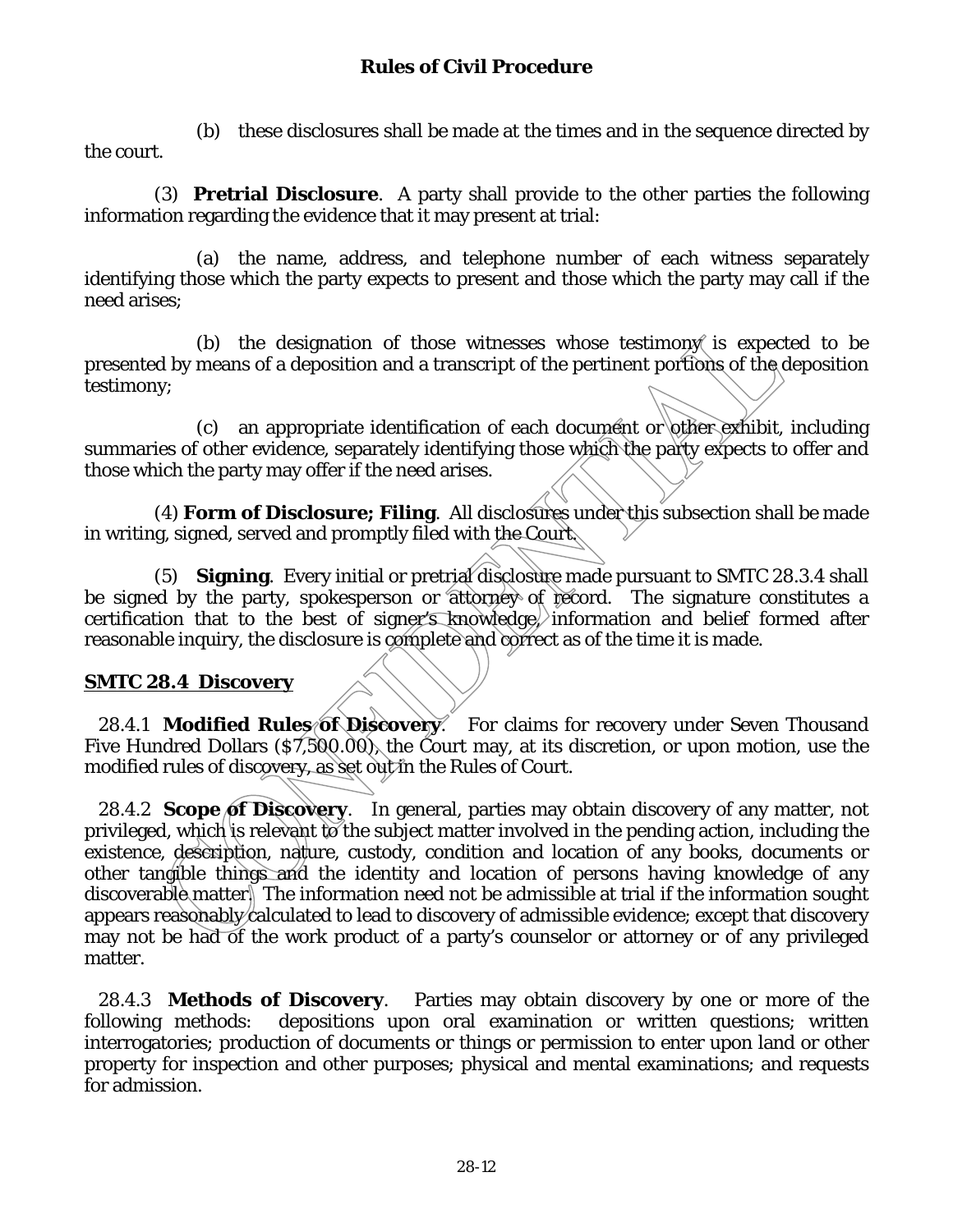28.4.4 **Timing and Sequence of Discovery**. A party may not seek discovery from any source before the parties have met and conferred as required by SMTC 28.3.4(b)(2), unless the Court upon motion, for the convenience of the parties and witnesses and in the interests of justice, orders otherwise; methods of discovery may be used in any sequence and the fact that a party is conducting discovery, whether by deposition or otherwise, shall not operate to delay another party's discovery.

28.4.5 **Interrogatories**. Any party may serve upon any other party written interrogatories not exceeding twenty-five (25) in number, including sub-parts, to be answered by the party served or if the party served is a tribal entity or a public or private corporation or a partnership or association, by officer or agent, who shall furnish such information  $\mathcal{A}$  is available to the party.

#### 28.4.6 **Depositions Upon Oral Examination**.

(a) A party may take testimony of any person regarding any matter within the scope of SMTC 28.3.4(b), including an opposing party:

(1) **Without Leave of Court**. A person may take testimony without leave of court. The party desiring to take the deposition upon any person shall give at least ten (10) days notice in writing to every other party to the action. The notice shall state the time and place for taking the deposition and the name and address of each person to be examined.

#### (2) **By Order of Court**.

(a) A person may file a motion seeking an order authorizing the petitioner to take the depositions of the persons to be examined. The petition shall contain the names of the persons to be examined, the facts that the petitioner desires to establish and the substance of the testimony that the petitioner expects to elicit.

 (b) The moving party shall then serve a notice upon each person named in the motion and all other parties to the action, along with a copy of the motion for the order described in the motion. A notice by a party deponent may be accompanied by a request for the production of documents and tangible things at the taking of the deposition. If a subpoena is to be serve<del>d</del> on the person to be examined, the designation of the materials to be produced as set forth in the subpoena shall be attached to or included in the notice. The notice shall state the method by which testimony shall be recorded. The notice shall be served in the manner provided in SMTC 28.2.2, for service of process.

 (c) A party may in the party's notice and subpoena name as the deponent a public or private corporation or a partnership or association or a Tribal agency and describe with reasonable particularity the matters on which examination is requested. In that event, the organization so named shall designate one or more officers, directors or managing agents or other persons who consent to testify on its behalf and may set forth, for each person designated, the matters on which the person will testify.

(b) **Examination and Cross-Examination; Record and Oath; Objections**. Examination and cross-examination of witnesses are to be in accordance with SMTC 28, Rules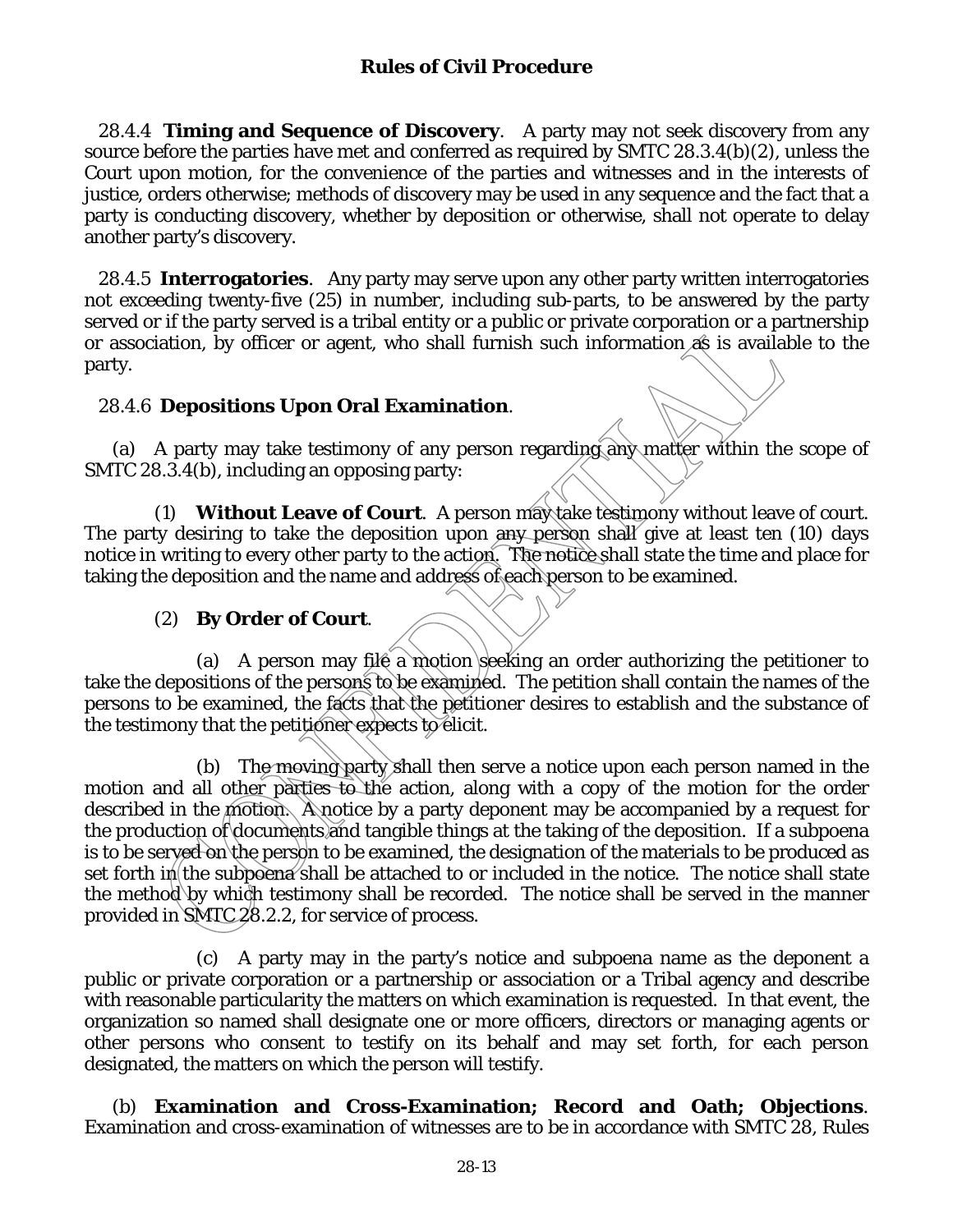of Evidence. The officer before whom the deposition is to be taken shall put the witness on oath or affirmation and shall record the testimony of the witness. All objections made at the time of the examination shall be noted by the officer upon the record of the deposition; but the examination shall proceed, with the testimony to be taken subject to the objections. In lieu of participating in the oral examination, parties may serve written questions in a sealed envelope to the party taking the deposition and the party shall transmit them to the officer who shall propound them to the witness and record the answers verbatim.

(c) **Transcript of Recorded Deposition**. Any party may arrange for transcription to be made from the recording of a deposition. The additional record or transcript shall be made at that party's expense unless the court orders otherwise.

(d) **Submission to Witness; Changes; Signing**. When the testimony is fully transcribed the deposition shall be submitted to the witness for examination and shall be read to or by him, unless such examination and reading are waived by the witness and by the parties. Any changes in form or substance which the witness desires to make shall be entered upon the deposition by the officer with a statement of the reasons given by the witness for making them. The deposition shall then be signed by the witness, unless the parties by stipulation waive the signing or the witness is ill or cannot be found or refuses to sign. If the deposition is not signed by the witness within thirty  $(30)$  days of its submission to him, the officer shall sign it and state on the record the fact of the waiver or of the illness or absence of the witness or the fact of the refusal to sign together with the reason, if any, given therefore; and the deposition may then be used as fully as though signed unless on a motion to suppress unless the court holds that the reasons given for the refusal to sign require rejections of the deposition in whole or in part.

#### (e) **Certification and Filing by Officer; Exhibits; Copies; Notice of Filing; Preservation of Notes and Tapes of Depositions**.

 (1) The officer shall certify on the deposition that the witness was duly sworn by him and that the deposition is a true record of the testimony given by the witness. He shall then securely seal the deposition in an envelope endorsed with the title of the action and marked "Deposition of [here insert name of witness]" and shall promptly file it with the Court.

 $(2)$  Documents and things produced for inspection during the examination of the witness shall, upon the request of a party, be marked for identification and annexed to and returned with the deposition and may be inspected and copied by any party, except that:

 (a) the person producing the materials may substitute copies to be marked for identification, if he affords to all parties fair opportunity to verify the copies by comparison with the originals; and

 (b) if the person producing the materials requests their return, the officer shall mark them, give each party an opportunity to inspect and copy them and return them to the person producing them and the materials may then be used in the same manner as if annexed to and returned with the deposition.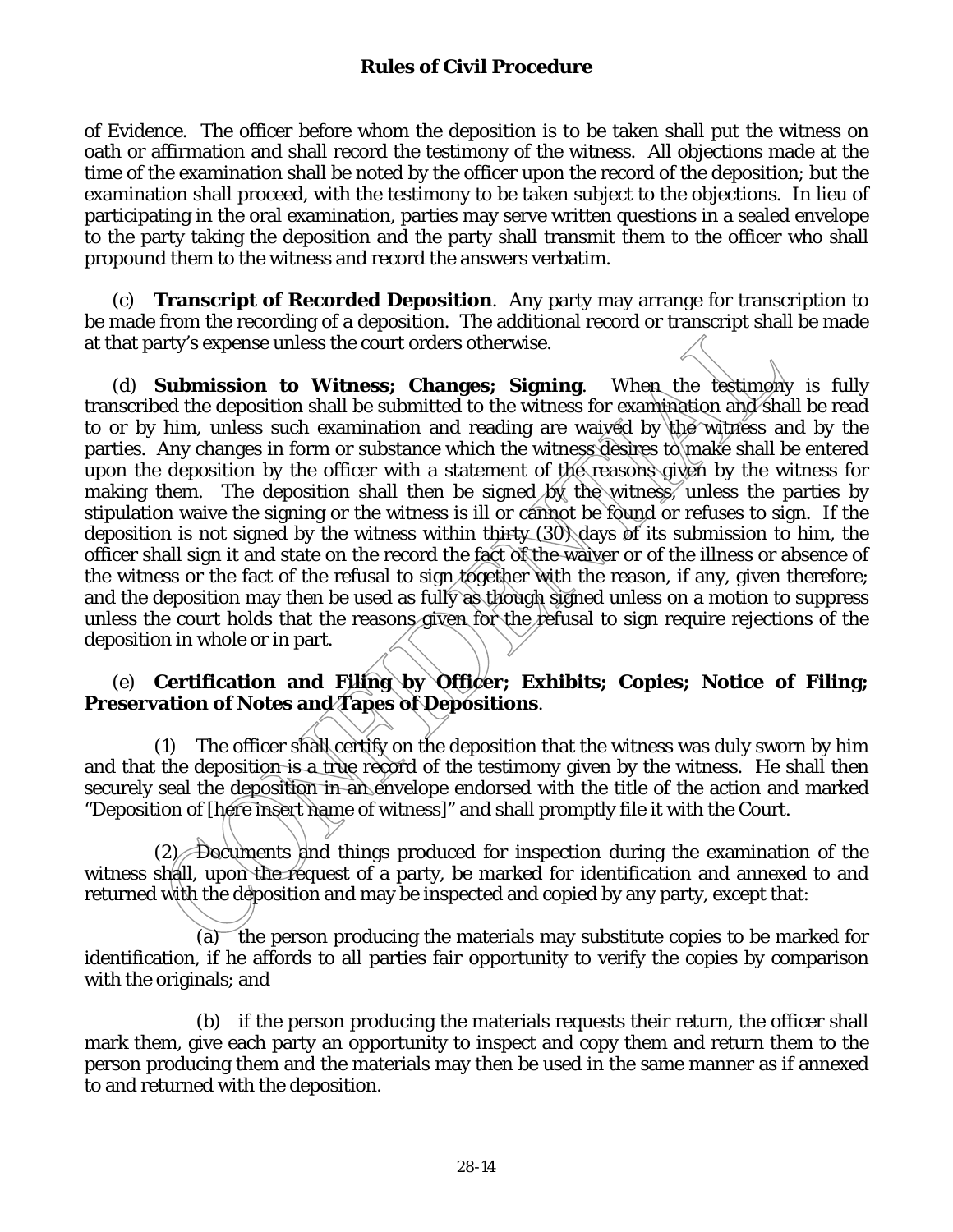(c) any party may move for an order that the original be annexed to and returned with the deposition to the Court, pending final disposition of the case.

 (3) Upon payment of reasonable charges therefore, the officer shall furnish a copy of the deposition to any party or to the deponent.

 (4) The party taking the deposition shall give prompt notice of its filing to all other parties.

 (5) The officer shall preserve and retain for a period of ten (10) years all original notes and stenographic tapes taken or recorded by him during the deposition, which shall be retained by the officer in such place and manner as to ensure their availability to the Court or any party upon request.

### 28.4.7 **Depositions Upon Written Questions**.

A party may take the testimony of any person, including a party, by deposition upon written questions without leave of court or by leave of court. The attendance of witnesses may be compelled by the use of subpoena provided in SMTC 28.5. A party desiring to take a deposition upon written questions shall serve them upon every other party with a notice stating the name and address of the person who is to answer them. Within fourteen (14) days after the notice and written questions are served, a party may serve cross questions upon all other parties. The Court may, for cause shown, enlarge the time.

(a) A copy of the notice and copies of all questions served shall be delivered by the party taking the deposition to the officer designated in the notice, who shall take the testimony of the witness in response to the questions and to prepare, certify and file or mail the deposition, attached thereto the copy of the notice and the questions received by the officer.

(b) When the deposition is filed the party taking it shall promptly give notice thereof to all other parties.

## 28.4.8 **Use of Depositions in Court Proceedings**.

Any deposition may be used by any party for the purpose of contradicting or impeaching the testimony of the deponent as a witness or for any purpose permitted under SMTC Chapter 27, San Manuel Formal Rules of Evidence.

(a) The deposition may be used by any party for any purpose if the Court finds:

(1) that the witness is dead;

(2) that the witness is not residing or domiciled within the exterior boundaries of the San Manuel Indian Reservation and cannot be compelled to appear, unless it appears that the absence of the witness was procured by the party offering the deposition;

(3) that the party is unable to testify because of age, illness, infirmity or imprisonment;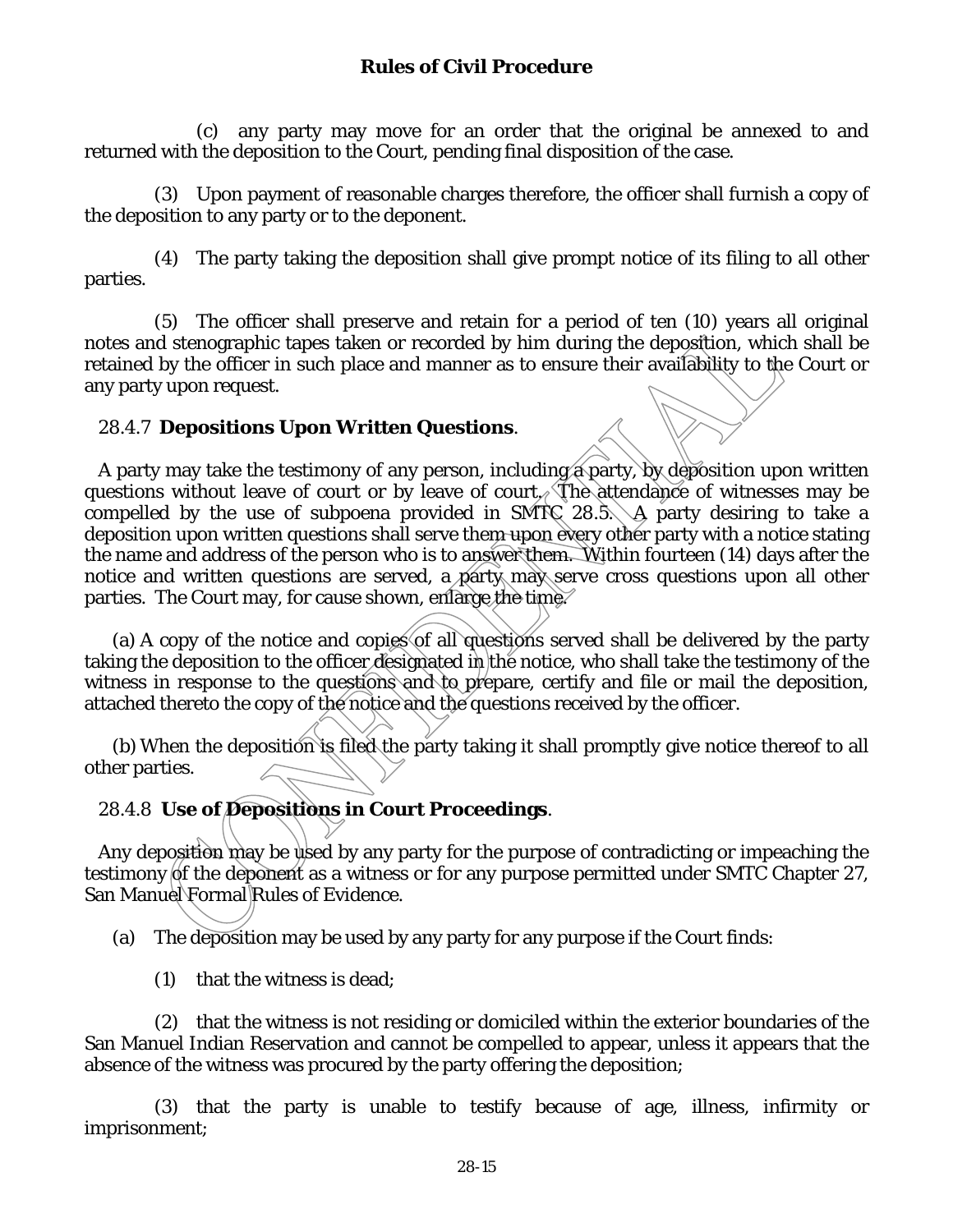(4) that the party offering the deposition has been unable to procure the attendance of the witness by subpoena; or

 (5) upon application and notice that such exceptional circumstance exist as to make it desirable, in the interest of justice and with due regard to the importance of presenting the testimony of witnesses orally in open court, to allow the deposition to be used.

## 28.4.9 **Persons Before Whom Depositions May be Taken**.

Depositions shall be taken before a person appointed by the Court. A person so appointed shall be an officer of the Court having power to administer oaths and take testimony. No deposition shall be taken before a person who is a relative or employee or attorney or counsel of any of the parties, or is a relative or employee of such attorney or counsel, or is financially interested in the action.

## 28.4.10 **Stipulations Regarding Discovery Procedure**.

Unless otherwise directed by the Court, the parties may by written stipulation:

(a) provide that depositions may be taken before any person, at any time or place, upon any notice and in any manner and when so taken may be used like other depositions; and

(b) modify other procedures governing or limitations placed upon discovery, except that stipulations extending the time for responses to discovery may, if they would interfere with any time set for completion of discovery, for hearing of a motion, or for trial, be made only with the approval of the Court.

## 28.4.11 **Supplementation of Disclosures and Responses**.

A party who has made a disclosure or responded to a request for discovery with a disclosure or response is under a duty to supplement or correct the disclosure or response if the party learns that in some material respect the information disclosed is incomplete or incorrect and if such information has not otherwise been made known to the other parties during the discovery process.

## 28.4.12 **Limits to Discovery**.

(a) The Court may limit the number of depositions and interrogatories and the number of requests if:

 (1) it determines that the discovery sought is unreasonably cumulative or duplicative or is obtainable from some other source that is more convenient, less burdensome or less expensive;

 (2) the party seeking discovery has had ample opportunity by discovery in the action to obtain the information sought; or

(3) the burden or expense of the proposed discovery outweighs its likely benefit.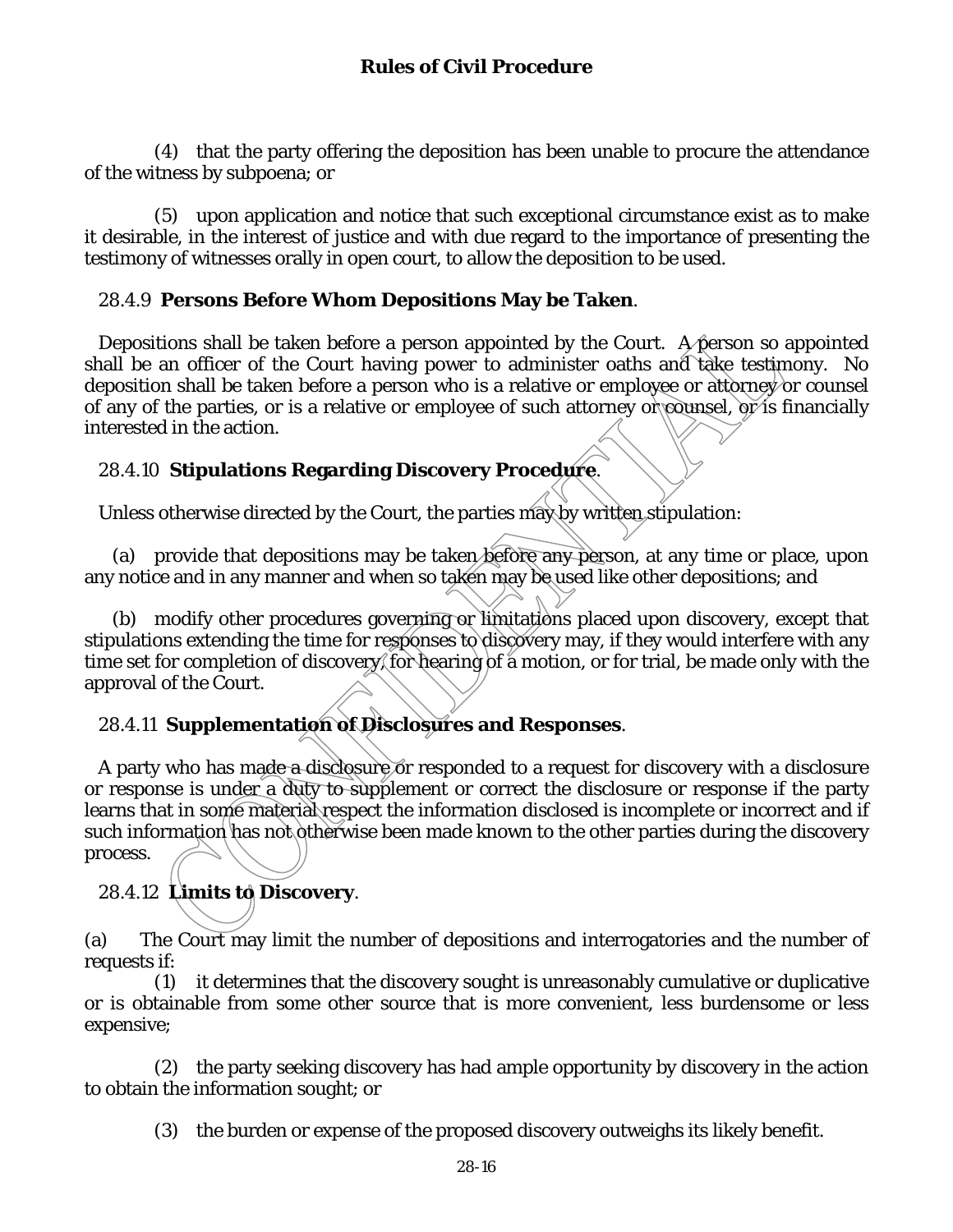(b) The Court may act on its own initiative after reasonable notice or pursuant to a motion.

(c) **Trial Preparation; Materials**. A party may obtain discovery of documents and tangible things prepared in anticipation of litigation or for trial by or for another party only upon a showing that the party seeking discovery has substantial need of the materials in the preparation of the party's case and that the party is unable, without undue hardship**,** to obtain the substantial equivalent of the materials by other means.

(d) **Trial Preparation; Experts**. A party may depose any person identified as an expert whose opinions may be presented at trial.

 (1) A party may, through interrogatories or by deposition, discover facts known or opinions held by an expert who has been retained or specially employed by another party in anticipation of litigation or preparation for trial and who is not expected to be called as a witness or upon showing of exceptional circumstances under which it is impracticable for the party seeking discovery to obtain facts or opinions on the same subject by other means.

 (2) Unless manifest injustice would result, the Court shall require that a party seeking discovery pay the expert a reasonable fee for time spent in responding to discovery under this subsection and pay to the other party a fair portion of the fees and expenses reasonably incurred by the latter party in obtaining facts and opinions from the expert.

(e) **Protective Orders**. Upon its own motion or upon motion by a party or by the person from whom discovery is sought and for good cause, the Court on matters relating to a deposition may make an order which justice requires to protect a party or a traditional expert from annoyance, embarrassment, oppression or undue burden or expense. The order shall include one or more of the following:

(1) that the disclosure or discovery not be had;

 (2) that the disclosure or discovery may be had under specified terms and conditions including a designation of time and place; and/or

 $(3)$  that the disclosure or discovery be limited to a certain method and/or to certain matters.

## 28.4.13 **Production of Documents/Entry Upon Land for Inspection**.

Any party may serve on any other party a request:

(a) to produce or to permit inspection of any designated documents which contain matters within the scope of SMTC 28.3.4(b), and which are in the custody or control of the party upon whom the request is served;

(b) to permit entry upon designated land or other property in the possession or control of the party being served for the purpose of inspection.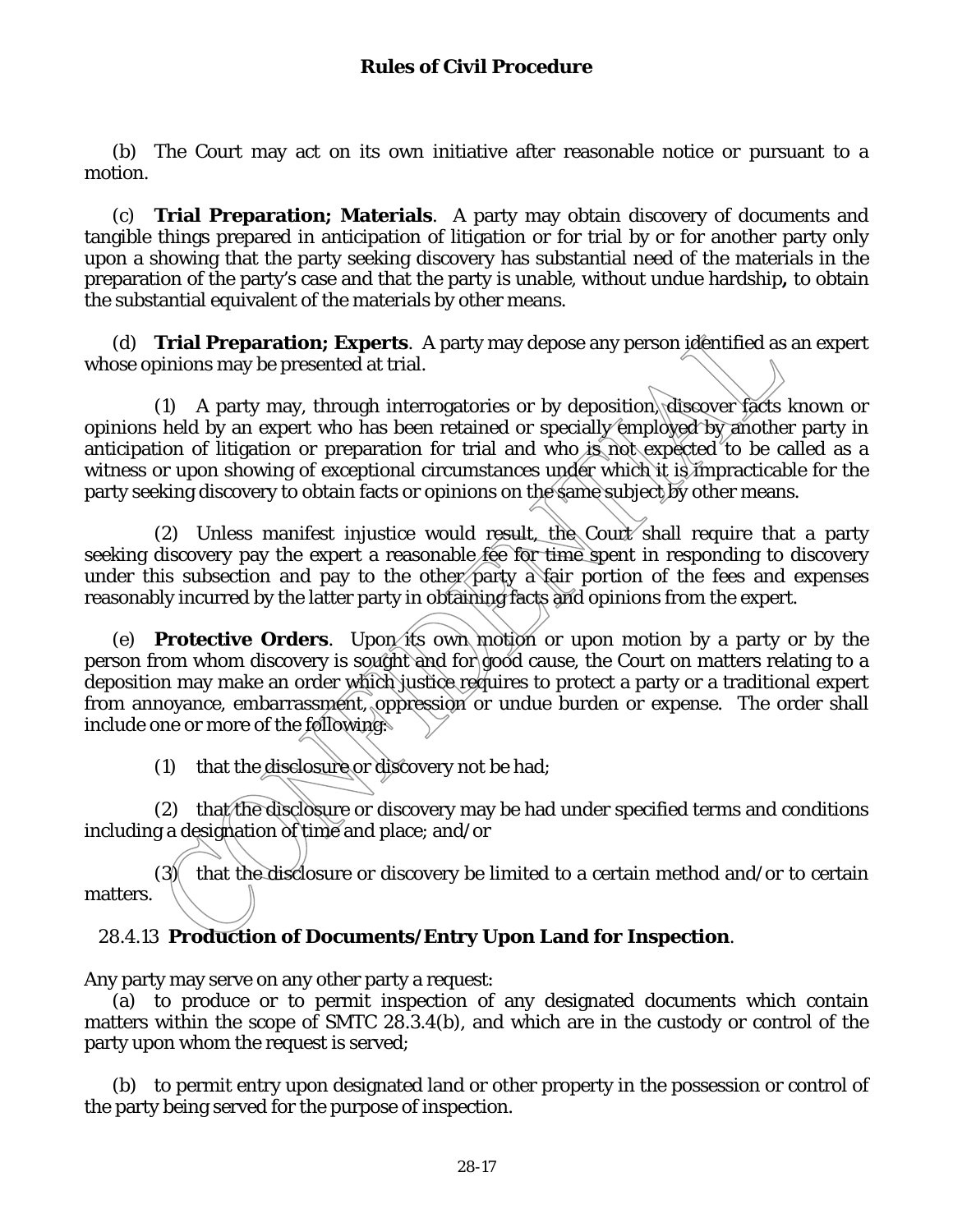(1) The request shall set forth the items or property to be inspected. The request shall specify a reasonable time, place and manner of making the inspection.

 (2) The party upon whom the request is served shall serve a written response within thirty (30) days after the service of the request. The Court may allow a shorter or longer time. The response shall state, with respect to each item or category, that inspection, production and related activities will be permitted as requested, unless the request is objected to, in which event the reasons for objection shall be stated. If objection is made to part of an item or category, the part shall be specified. The party submitting the request may move for an order with respect to any objection to or other failure to respond to the request or any part thereof or any failure to permit inspection or production as requested.

## 28.4.14 **Physical and Mental Examination**.

When the mental or physical condition of a party or person is in controversy, the Court may order the party to submit to a physical or mental examination by a suitably licensed or certified examiner.

## 28.4.15 **Request for Admission**.

A party may serve upon any other party a written request for the admission of the truth of any matters of the pending action (that relate to statements or opinions of fact or of the application of law to fact), including the genumeness of any documents described in the request.

(a) **Content of Answer**. Each matter for which an admission is requested shall be separately set forth. The matter is admitted unless, within thirty (30) days after service of the request or within such shorter or longer time as the Court may allow, the party to whom the request is directed serves upon the party requesting the admission a written answer or objection addressed to the matter, signed by the party or by his counsel. If objection is made, the reasons therefore shall be stated. The answer shall specifically deny the matter or set forth in detail the reasons why the answering party cannot truthfully admit or deny the matter. A denial shall fairly meet the substance of the requested admission and when good faith requires that a party qualify his answer or deny only a part of the matter of which an admission is requested, he shall specify so much of it as is true and qualify or deny the remainder. An answering party may not give lack of information or knowledge as a reason for failure to admit or deny unless he states that he has made reasonable inquiry and that the information known or readily obtainable by him is insufficient to enable him to admit or deny. A party who considers that a matter of which an admission has been requested presents a genuine issue for trial may not, on that ground alone, object to the request; he may, subject to the provisions of this title regarding sanctions, deny the matter or set forth reasons why he cannot admit or deny it.

(b) **Motion and Order; Non-Compliant Answer**. The party who has requested the admissions may move to determine the sufficiency of the answers or objection. Unless the Court determines that an objection is justified, it shall order that an answer be served. If the Court determines that an answer does not comply with the requirements of this Rule, it may order either that the matter is admitted or that an amended answer be served. The Court may,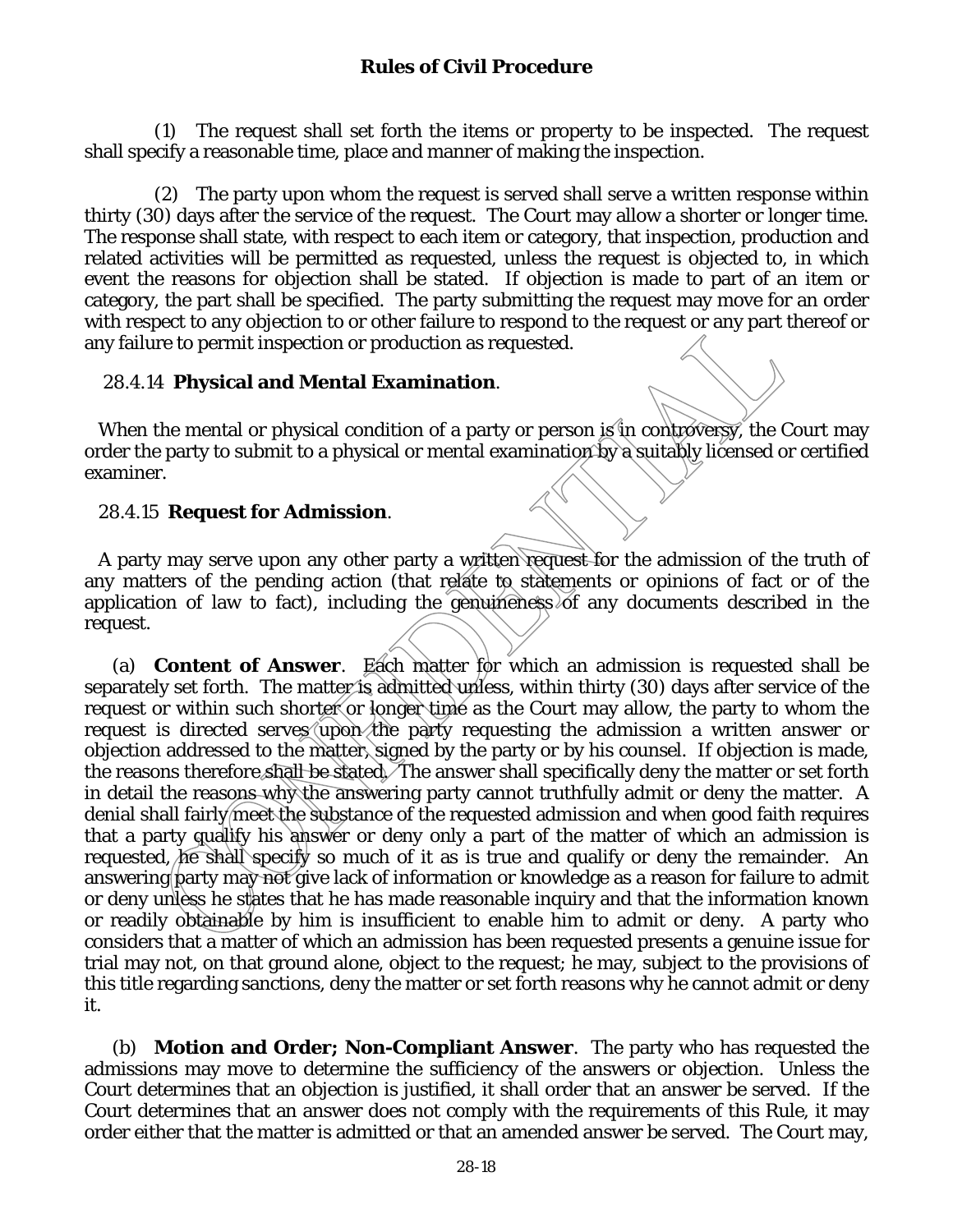in lieu of these orders, determine that final disposition of the request be made at a pre-trial conference or at a designated time prior to trial. The provisions of SMTC 28.4.15 apply to the award of expenses incurred in relation to the motion.

(c) **Failure to Respond**. Should the responding party fail to respond within the time periods specified in section (1) above, all requested information is deemed admitted and the requesting party is not required to move the Court for an order deeming the requested material admitted.

(d) **Effect of Admission**. Any matter admitted under this rule is conclusively established unless the Court on motion permits withdrawal or amendment of the admission. Subject to the provisions governing amendment of a pre-trial order, the Court may permit withdrawal or amendment when the presentation of the merits of the action will be promoted thereby and the party who obtained the admission fails to satisfy the Court that withdrawal or amendment will prejudice him in maintaining his action or defense on the merits. Any admission made by a party under this Rule is for the purpose of the pending action only and is not an admission by him for any other purpose nor may it be used against him in any other proceeding.

## 28.4.16 **Failure to Cooperate in Discovery; Sanctions**.

If a deponent fails to be sworn or to answer a question after being directed to do so by the Court, the failure may be considered a contempt of court.  $\triangledown$ 

(a) **Motion for Order Compelling Discovery**. A party, upon reasonable notice to other parties and all persons affected thereby, may apply for an order compelling discovery as follows:

 (1) **Upon Motion**. The discovering party may move for an order compelling an answer, or a designation, or an order compelling inspection in accordance with the request:

 (a) if a deponent fails to answer a question propounded or submitted pursuant to SMTC 28.4; or

(b) if a corporation or other entity fails to make a designation pursuant to SMTC 28.4; or

(c)  $\rightarrow$  if a party fails to answer an interrogatory submitted pursuant to SMTC 28.4; or

(d) if a party, in response to a request for inspection submitted pursuant to SMTC 28.4, fails to respond to that inspection or fails to permit inspection as requested.

When taking a deposition by oral examination, the proponent of the question may complete or adjourn the examination before he applies for an order. If the Court denies the motion in whole or in part, it may make such protective orders as it would have been empowered to make on a motion made pursuant to this Chapter.

 (2) **Evasive or Incomplete Answer**. For purposes of SMTC 28.4.16, an evasive or incomplete answer is to be treated as a failure to answer.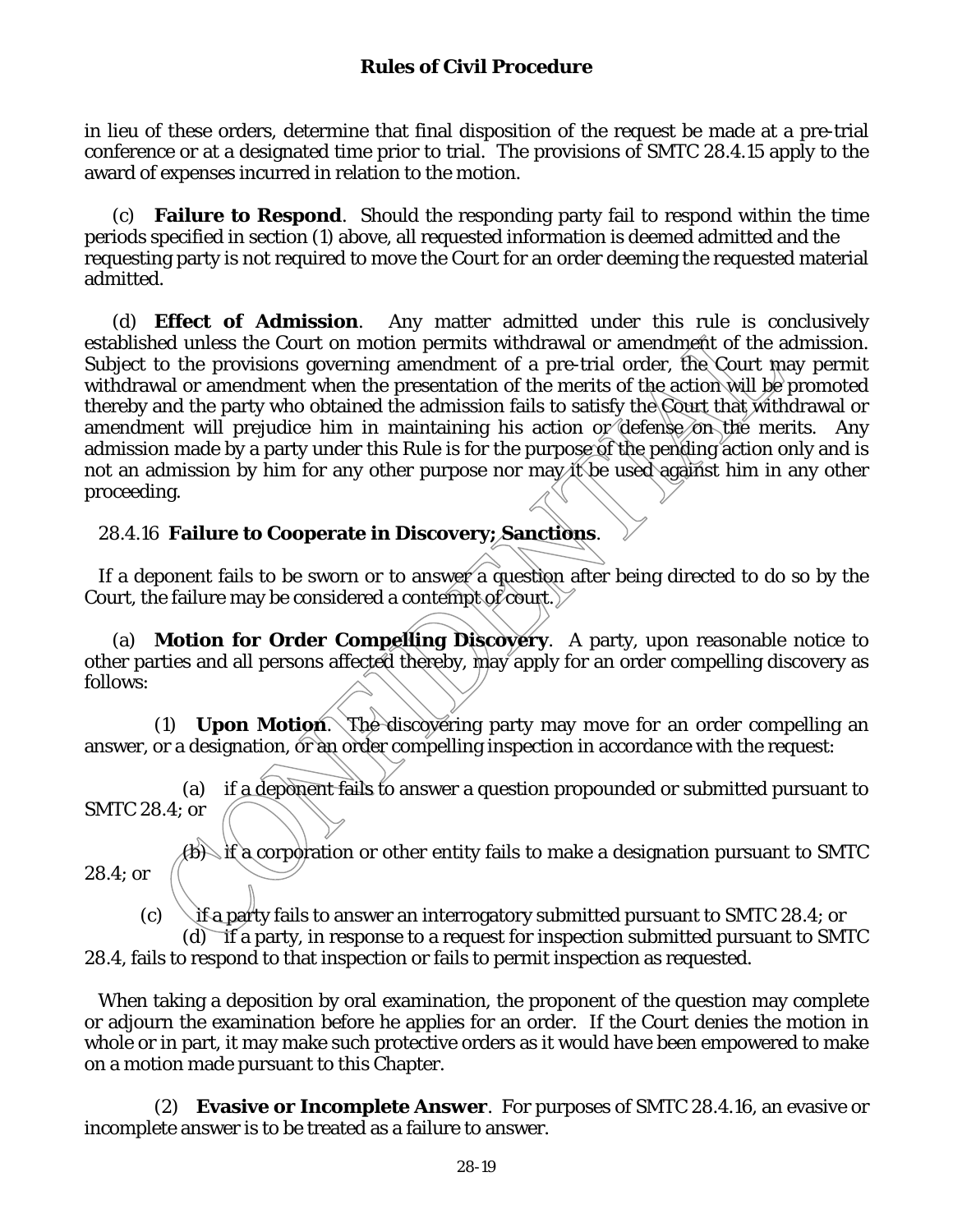(3) **Award of Expenses of Motion**. If the motion is granted, the Court shall, after opportunity for hearing, require the party or deponent whose conduct necessitated the motion or the party or counsel advising such conduct or both of them to pay to the moving party the reasonable expenses incurred in obtaining the order, including attorney's fees, unless the Court finds that the opposition to the motion was substantially justified or that other circumstances make an award of expenses unjust. If the motion is denied, the Court shall, after opportunity for hearing, require the moving party or the counsel advising the motion or both of them to pay to the party or deponent who opposed the motion the reasonable expenses incurred in opposing the motion, including attorney's fees, unless the Court finds that the making of the motion was substantially justified or that other circumstances make an award of expenses unjust.

 If the motion is granted in part and denied in part, the Court may apportion the reasonable expenses incurred in relation to the motion among the parties and persons in a just manner.

### (b) **Failure to Comply with Order**.

 (1) **Sanctions by Court; Contempt**. If a deponent fails to be sworn or to answer a question after being directed to do so by the Court, the failure may be considered a contempt of Court.

 (2) **Sanctions by Court; Additional Sanctions**. If a party or an officer, director or managing agent of party or a person designated to testify on behalf of a party fails to obey an order to provide or permit discovery, including an order made pursuant to SMTC 28.4.16, the Court may issue an order:

 (a) that the matters regarding which the order was made or any other designated facts shall be taken to be established for the purposes of the action in accordance with the claim of the party obtaining the order;

 (b) refusing to allow the disobedient party to support or oppose designated claims or defenses or prohibiting him from introducing matters in evidence;

 $\left\{\hat{\epsilon}\right\}\setminus\left\{\text{striking out pleasings or parts thereof or staying further proceedings until }\right\}$ the order is obeyed or dismissing the action or proceeding or any part thereof or rendering a judgment  $\mathbf{b} \mathbf{y}$  default against the disobedient party;

(d)  $\hat{a}$  in lieu of any of the foregoing orders or in addition thereto, an order treating as a contempt of court the failure to obey any orders except an order to submit to a physical or mental examination; or

 (e) where a party has failed to comply with an order under SMTC 28.4 requiring him to produce another for examination, the Court may issue orders as are listed in SMTC 28.4 (p)(2), unless the party failing to comply shows that he is unable to produce such person for examination.

 In lieu of any of the orders specified in SMTC 28.4.16(b), or in addition thereto, the Court shall require the party failing to obey the order or the counsel advising him or both to pay the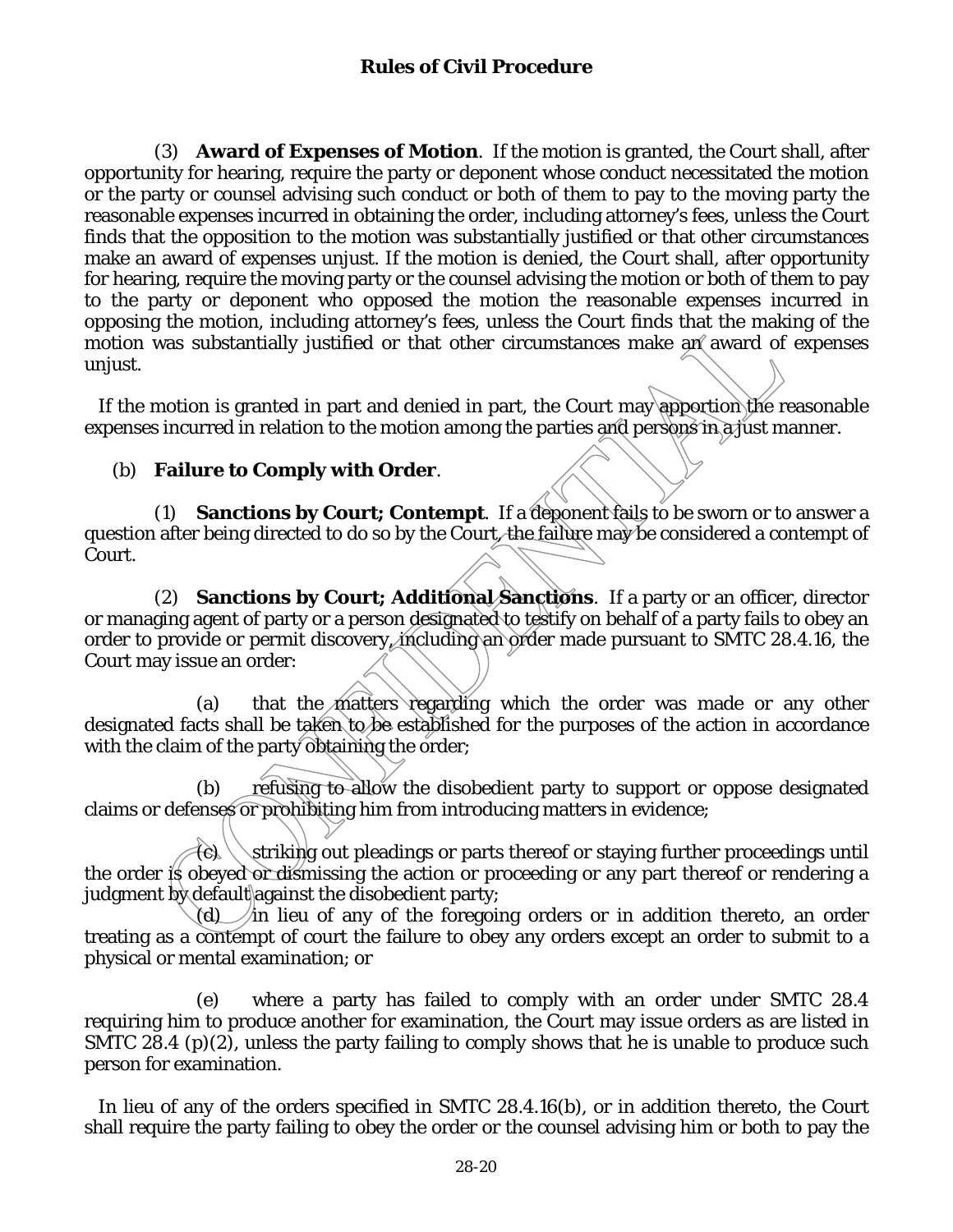reasonable expenses, including attorney's fees, caused by the failure, unless the Court finds that the failure was substantially justified or that other circumstances make an award of expenses unjust.

 (c) **Expenses on Failure to Admit**. If a party fails to admit the genuineness of any document or the truth of any matter as requested under SMTC 28.4 and if the party requesting the admission thereafter proves the genuineness of the document or the truth of the matter, he may apply to the Court for an order requiring the other party to pay him the reasonable expenses incurred in making that proof, including reasonable attorney's fees. The Court shall make the order unless it finds that:

(1) the request was held objectionable pursuant to SMTC 28.4.14(a);

(2) the admission sought was of no substantial importance;

 (3) the party failing to admit had reasonable ground to believe that he might prevail on the matter; or

(4) there was other good reason for the failure to admit.

(d) **Failure of Party to Attend at Own Deposition or Serve Answers to Interrogatories or Respond to Request for Inspection**. If a party or an officer, director or managing agent of a party or a person designated to testify on behalf of a party fails:

(1) to appear before the officer who is to take his deposition, after being served with proper notice;

(2) to serve answers or objections to interrogatories, after proper service of the interrogatories; or

(3) to serve a written response to a request for inspection submitted under SMTC 28.4 after proper service of the request; the Court, upon a party's motion, may make such orders in regard to the failure as are just and among others it may take any action authorized under SMTC 28.4.16(b)(2)(A $\chi$ C).

In lieu of any order or in addition thereto, the Court shall require the party failing to act or the counsel advising him or both to pay the reasonable expenses, including attorney's fees, caused by the failure, unless the Court finds that the failure was substantially justified or that other circumstances make an award of expenses unjust.

 (e) The failure to act described in SMTC 28.4 may not be excused on the ground that the discovery sought is objectionable unless the party failing to act has applied for a protective order as provided by SMTC 28.4.12(e).

## **SMTC 28.5 Subpoenas**

28.5.1 **Compelling Witnesses to Appear**. Any party shall have the right to compel witnesses to appear in Court to testify on his or her own behalf.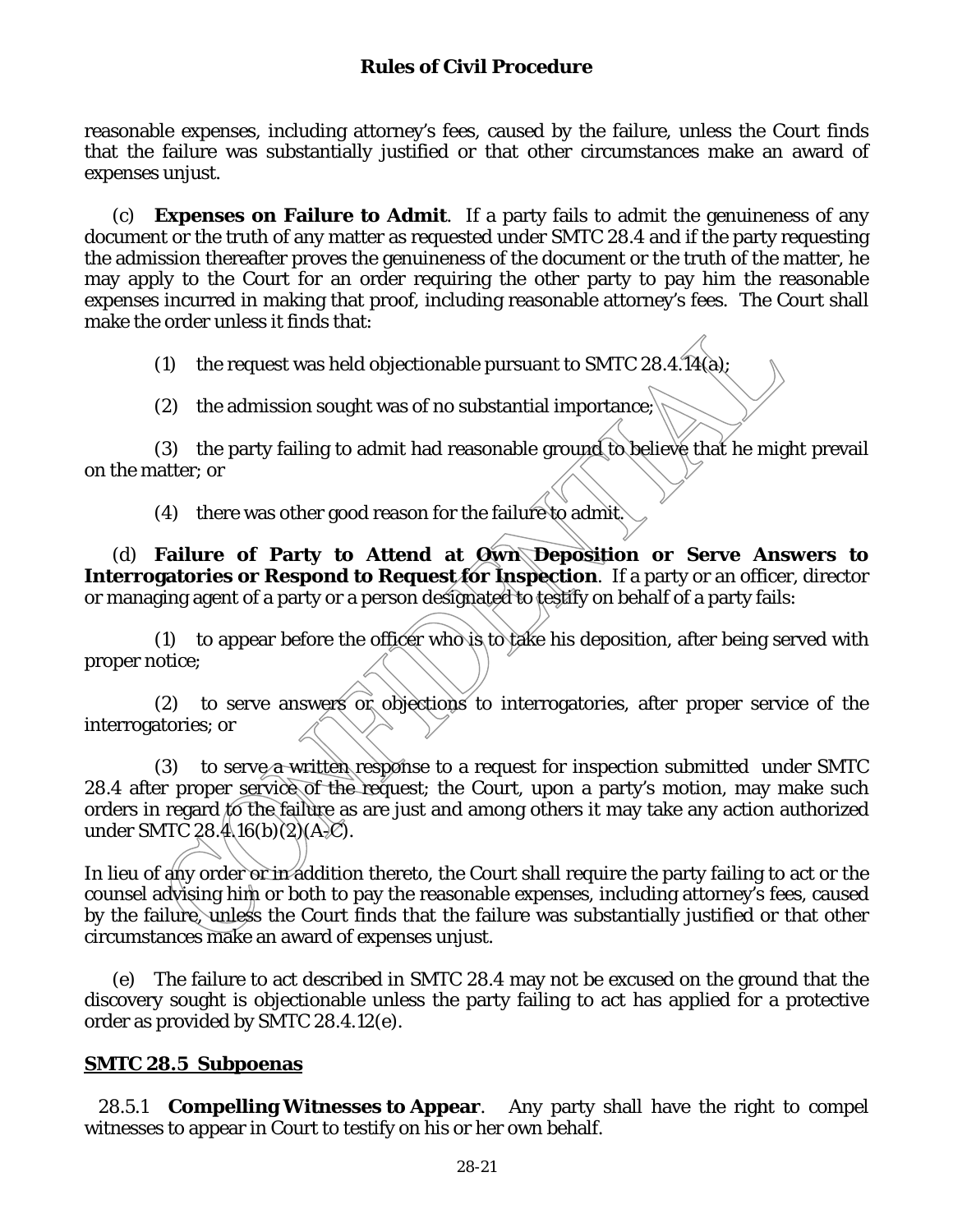28.5.2 **Subpoenas to Compel Appearances of Witnesses**. A Judge of the Court shall issue subpoenas for the attendance of witnesses at trial or hearing or at a deposition, for good cause shown, either on his/her own motion or on the request of the officer or any of the parties. The subpoena shall bear the signature of the issuing Judge. Service of such subpoena shall be by a person authorized by the Court for that purpose.

(a) **Contents**. Every subpoena shall state the name of the Court; the title of the action and its civil action number; and commend each person to whom it is directed to attend and give testimony or to produce and permit inspection and copying of designated books or documents or tangible things in the possession, custody or control of that person or to produce evidence or permit inspection of the premises, at a time and place therein specified. A command to produce evidence or permit inspection may be joined with a command to appear at trial or hearing or at deposition or may be issued separately.

(b) **Service**. All subpoenas shall be served by enforcement personnel except upon order of the Court. Personal service is preferred. In the event personal service is not possible, a copy shall be left at his/her residence or principal place of business in the care of a person of at least fourteen (14) years of age. The service fee is to be paid by the party requesting service and may be recovered as a cost of litigation.

(c) **Proof of Service**. A proof of service shall be filed with the Court specifying the person served and the date, place and manner of service.

(d) **Failure to Appear; Contempt**. Failure to appear after being properly served with a subpoena is punishable as a contempt of court.

(e) **Fees**. Each witness answering such subpoena shall be entitled to a fee for each day his/her services are required in Court, plus travel to and from the Court, in accordance with a schedule, as set forth in the Rules of Court. The fees and expenses of witnesses in civil actions shall be paid by the party calling them. The Court may order that expenses be paid by the Court.

## **SMTC 28.6 Proceedings Under Seal**

Some proceedings may be conducted under seal or in camera, where required by San Manuel Tribal law  $\delta$  Rules  $\delta$ f Court, or by motion or stipulation of the parties.

## **SMTC 28.7 Judgments**

28.7.1 **Judgments – Limited Full Faith and Credit**.The court shall extend full faith and credit to any non-tribal court judgment in favor of the trustee, bondholders or beneficial owners of San Manuel Entertainment Authority Gaming Project and Public Improvement Bonds, Series 2004 A-C, for the duration of the bond term.

28.7.2 **Judgments – Compensation**. Where the injury inflicted was the result of carelessness of the defendant, the judgment shall follow any rules of compensation set out in any tribal laws or sections of this Code pursuant to which the action is brought.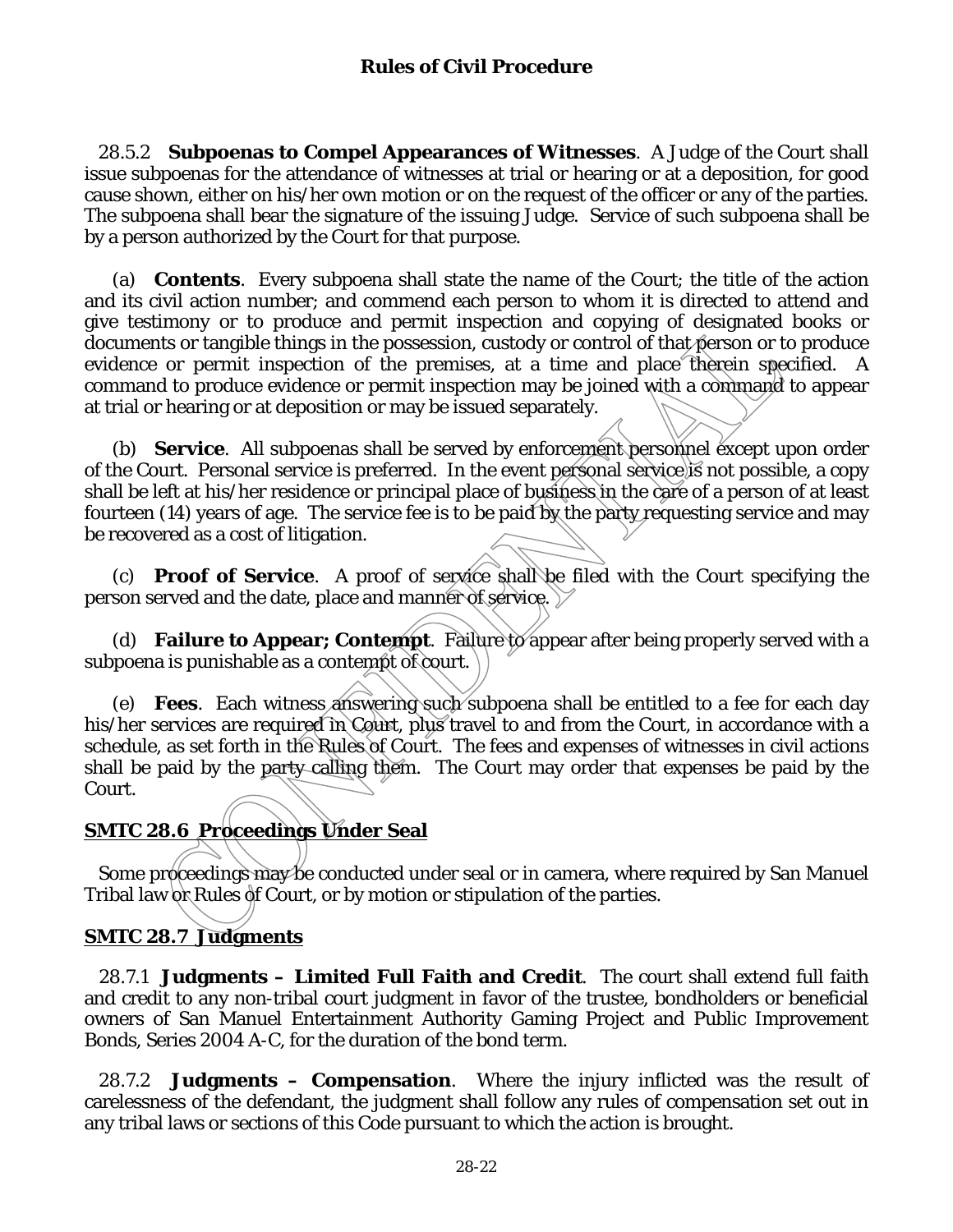28.7.3 **Punitive Damages.** Where the injury was willfully and maliciously inflicted, the judgment may award punitive damages to the prevailing party. Punitive damages may be assessed based on provisions of tribal laws.

28.7.4 **Cost of Civil Actions**.The Court may assess reasonable costs of the case against the party or parties against whom judgment is entered.

## 28.7.5 **Execution of Judgments**.

(a) **Procedures.** If, after the time for appeal has run, the judgment debtor has not paid the judgment amount in full or is not making payments in the manner agreed to by the parties or ordered by the Court, the Court, upon application of the judgment creditor, shall order the judgment debtor to appear before it and answer under oath regarding his or her personal and real property. The Court shall then determine what property of the judgment debtor is available for execution and order the Department of Public Safety to seize as much of such property as appears to the Court reasonably necessary to pay said judgment. Failure of the judgment debtor to appear may be deemed a contempt  $\delta$  court and the Court may impose reasonable sanctions following a hearing on an Order to Show Cause.

(b) **Sale of Property**. The sale of seized property shall be at a public auction conducted by the Department of Public Safety after giving at least thirty (30) days public notice posted in at least three public places on the Reservation, one of which shall be the Community Center. Property shall be sold in a commercially reasonable manner to the highest bidder who shall make payment for the property at the time of the sale. If the sale results in a higher price than the debt, plus expenses of the sale, the debtor shall be given the surplus. The judgment shall continue in effect in the amount not recovered at the sale, plus expenses of the sale. After the sale, a sixty (60) day escrow period will be provided for the debtor to comply with the Court's order. Said escrow shall be administered by the Clerk of the Court. After the escrow period expires, the sale shall be final.

(c) **Record of Sale**. A complete and accurate record of any sale pursuant to section 22.6.7(b) shall be kept by the Clerk of the Court, including receipts and descriptions of property and any other information as deemed necessary.

(d) **Exemption from Execution**. The Court shall not order seizure and sale of property of the judgment debtor, where such an order would impose an immediate and substantial hardship on the immediate family of the judgment debtor. Only property of the judgment debtor may be subject to execution and not property of his or her family.

## **SMTC 28.8 Appeals**

### 28.8.1 **Appeals**.

 (a) **Timeframe for Filing of Appeal**. Within twenty (20) days from the entry of a final judgment or judgment on a dispositive motion, a party dissatisfied with the judgment may file a notice of appeal with the Trial Court.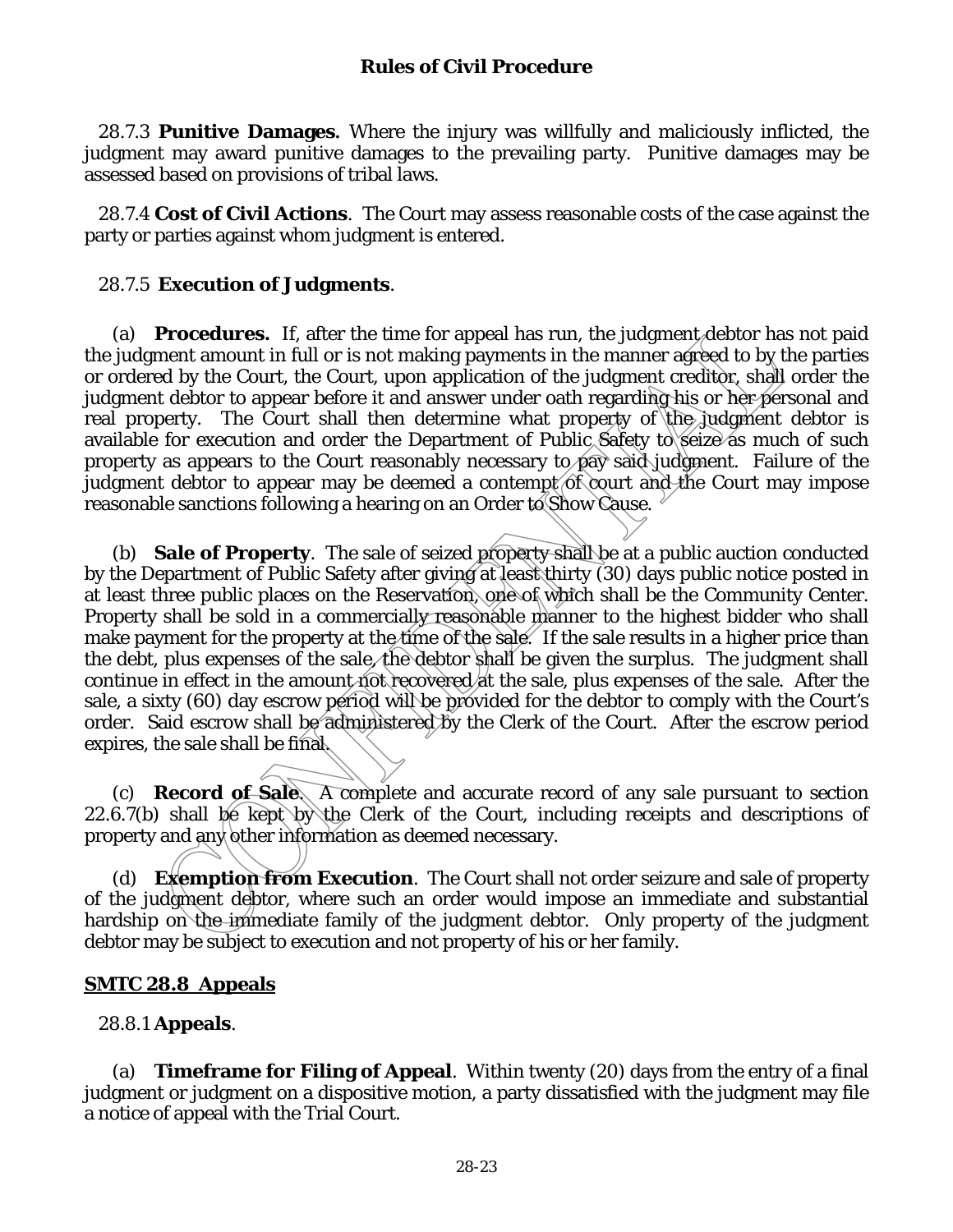(b) **Bond May Be Required**. The Trial Court may require the Appellant to post a bond in an amount that will secure the cost of appeal.

 (1) **Disposition of Bond**. After the Appellate Court has issued its opinion, it shall, upon the motion of any party, order such disposition of any appeal bond which may have been posted as deemed just and consistent with these rules.

 (2) If security is given in the form of a bond or stipulation or other undertaking with one or more sureties each surety submits itself to the jurisdiction of the Appellate Court and irrevocably appoints the Clerk as its agent upon whom any papers affecting its liability on the bond or undertaking may be served. The sureties' liability may be enforced on motion.

(3) The Court shall not be required to post any bonds.

 (c) **Serving the Notice of Appeal**. The Clerk shall serve notice of the filing of a notice of appeal by mailing a copy to each party. The Clerk shall send a copy of the notice to the Court of Appeals.

 (d) **Filing Fee**. The filing fee for appeals of Court decisions shall be not less than one hundred and fifty dollars (\$150.00). The Tribe shall not be required to pay any filing fees.

(e) **Costs.** All travel and per diem costs shall be borne by the litigants. Attorney fees and costs incurred to prosecute or defend an appeal may be awarded, at the Court's discretion, to the prevailing party. The Court shall not have jurisdiction at any time, whether it is at the trial court or appellate court level to award any costs or attorney's fees against the Tribe, unless the Tribe has expressly waived its sovereign immunity for such awards.

## 28.8.2 **Appeals as of Right**.

An appeal by right, as provided by San Manuel law, may be taken only by filing a notice of appeal with the trial court within the time frame specified in SMTC 28.8.1(a). Failure to appeal within that timeframe shall constitute a waiver of the right to appeal.

# (a) **Contents of the Notice of Appeal**.

 $(1)$  (The notice of appeal must:

(a) specify the party or parties taking the appeal by naming each one in the caption or body of the notice, but an attorney representing more than one party may describe those parties with such terms as "all plaintiffs," "the defendants," "the plaintiffs A, B et. al.," or "all defendants except X";

- (b) designate the judgment, order or part thereof being appealed; and
- (c) name the court to which the appeal is taken.

 (2) An appeal shall not be dismissed for informality of form or title of the notice of appeal or for failure to name a party whose intent to appeal is otherwise clear from the notice.